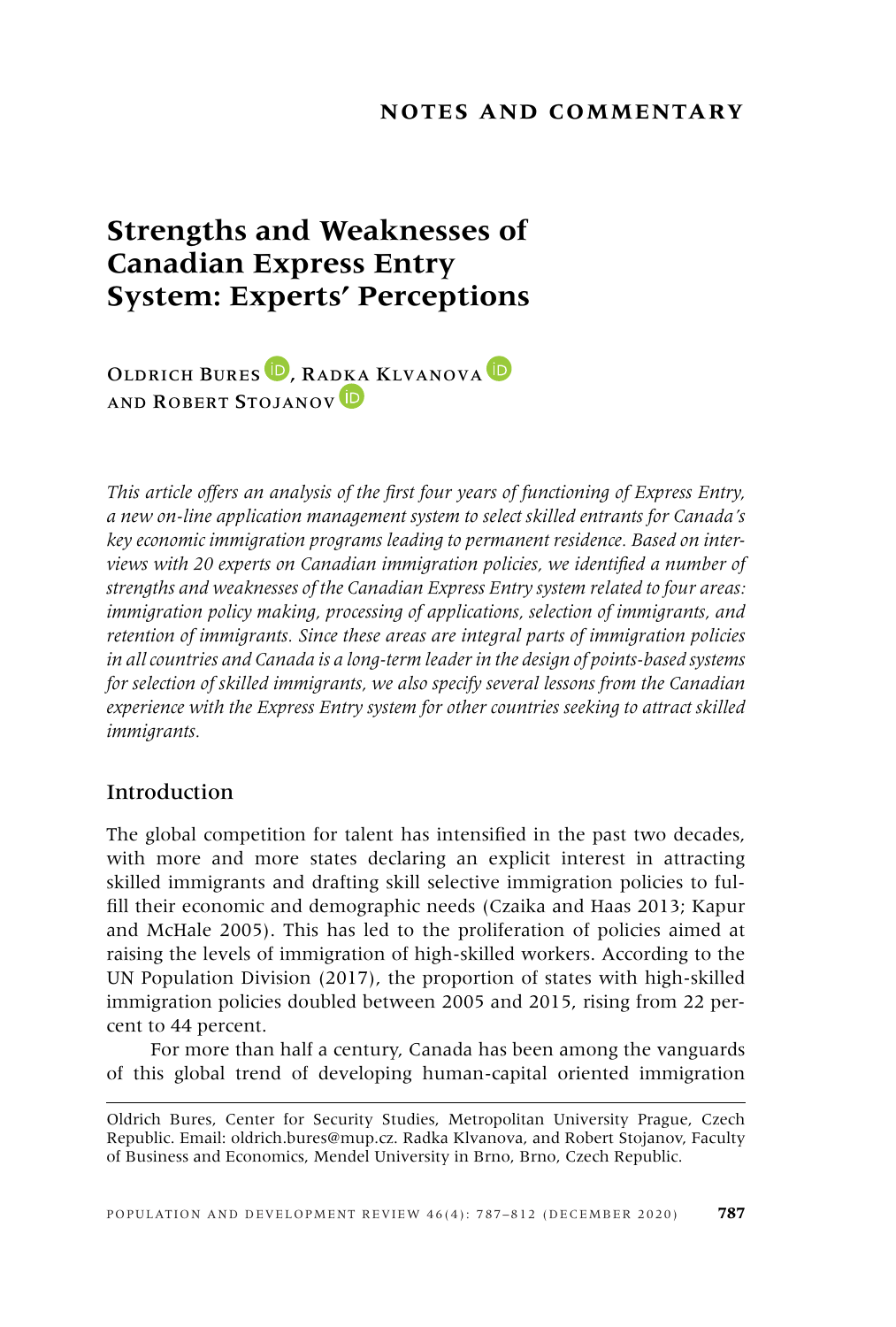schemes. It introduced the first points-based system to select skilled immigrants as early as 1967. Although the points system has been adjusted several times since due to both economic and demographic challenges, it remains in place until today. In this article, we focus on Express Entry, the most recent online and fully electronic application management system to select skilled migrants for Canada's economic immigration programs leading to permanent residence. Specifically, we analyzed the functioning of Express Entry since its introduction in January 2015 in order to answer the following research questions:

- (1) What were the prime strengths and weaknesses of the Express Entry system during the first four years of its existence?
- (2) What lessons can be learned from the first four years of the Express Entry system for other states' immigration policies?

While recognizing that national immigration systems are shaped by each country's particular geography, history, governance philosophy, and social and economic context, we argue that the Canadian experience is worthy of policymakers' attention worldwide for at least three reasons. First, understanding how other countries address immigration issues may spark ideas that could be of value. For its part, Canada has learned from studying the immigration systems of other countries (New Zealand and Australia in particular) prior to the introduction of Express Entry. Second, Canada's immigration system is widely considered among the best in the world and elements of it have already been emulated with variation in many countries, including Australia, Austria, Brazil, China, Denmark, India, Japan, Korea, the Netherlands, New Zealand, Russia, South Africa, and the United Kingdom (Hooper and Desiderio 2016, 5). Third, albeit national contexts may differ, Canada faces two challenges common to a growing number of countries worldwide: (1) decline of the working-age population and (2) inadequate supply of skilled workers in key sectors of the economy.

Since Express Entry is a relatively new system, only a few policyoriented think tank reports related to the system's functioning have been published thus far (two by former Canadian immigration officials and one by analysts at the US-based Migration Policy Institute (see Hiebert 2019; Hooper and Desiderio 2016; Vineberg 2019). Because expert judgment is invaluable for assessing systems for which measurements or test results are sparse or nonexistent (Bogner, Littig, and Menz 2009; Meyer and Booker 1987), we employed a qualitative research approach focusing on experts' perceptions to produce the first explorative study identifying major strengths and challenges of Express Entry, as well as lessons for other countries. Specifically, we conducted in-depth semistructured interviews with 20 experts on Canadian immigration policy representing the government (both federal and provincial levels), major think tanks, nongovernmental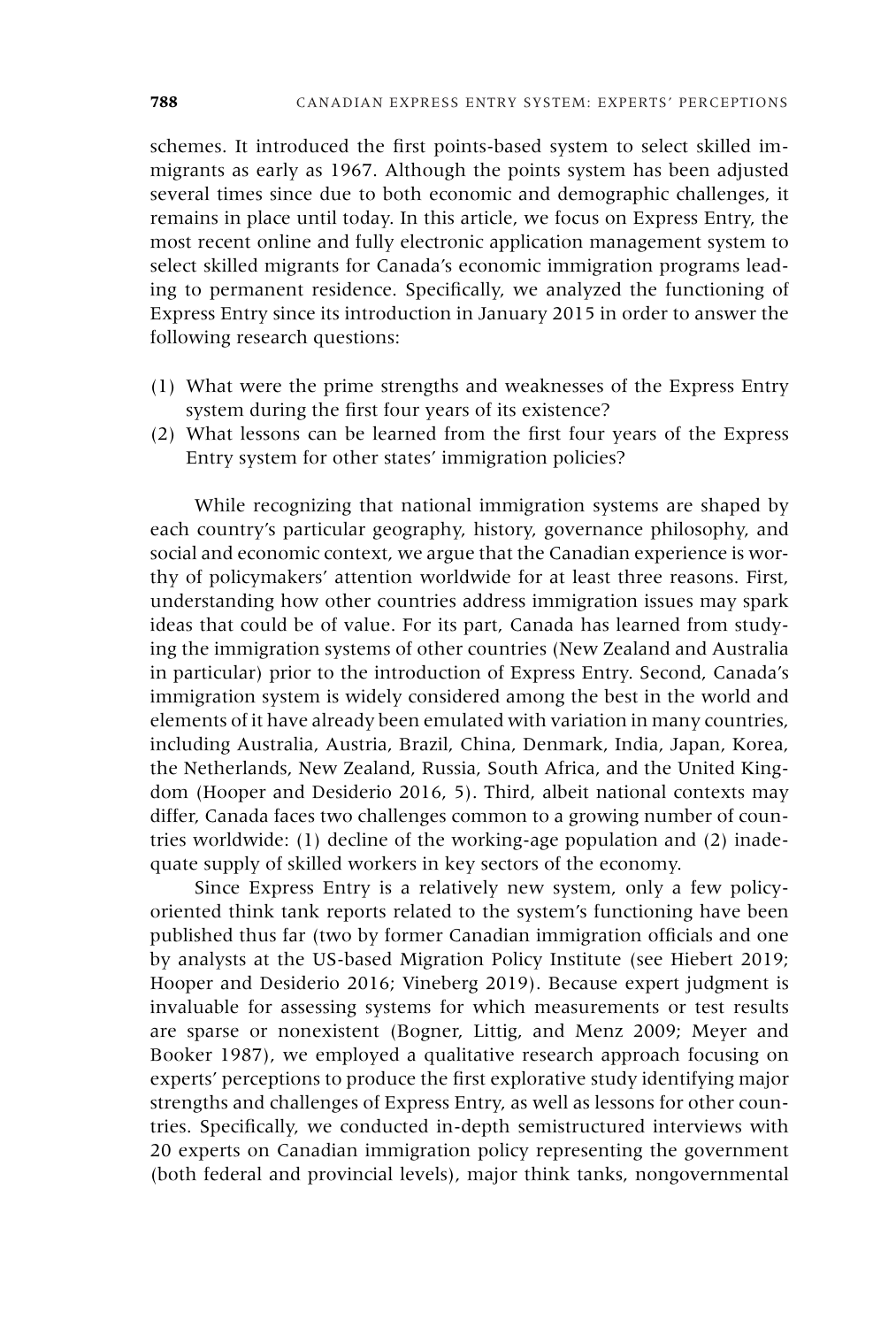| Code            | Expertise                       | <b>Sector</b>     | <b>Position</b>           |
|-----------------|---------------------------------|-------------------|---------------------------|
| C <sub>01</sub> | Migration                       | Academic          | Assistant professor       |
| CO <sub>2</sub> | Migration system                | Private           | Journalist and researcher |
| CO <sub>3</sub> | Migration, policy, statistics   | Academic          | Associate professor       |
| CO <sub>4</sub> | Migration, history of migration | Nonprofit         | Research associate        |
| CO <sub>5</sub> | Migration policy                | Academic          | Professor                 |
| C <sub>06</sub> | Migration system                | Academic          | Professor                 |
| CO7             | Immigration policy              | Private           | Director                  |
| C <sub>08</sub> | Immigration policy              | Academic          | Adjunct professor         |
| C <sub>09</sub> | Migration                       | Academic          | Head of center            |
| C10             | Migration, integration          | Public-provincial | Director                  |
| C11             | Migration, human rights law     | Academic          | Professor                 |
| C12             | Migration, integration          | Public-provincial | Team leader               |
| C13             | Migration system                | Nonprofit         | Project coordinator       |
| C14             | Immigration policy              | Nonprofit         | Associate policy analyst  |
| C15             | Migration system                | Public-federal    | Assistant director        |
| C16             | Migration system                | Public-federal    | Assistant director        |
| C17             | Migration system                | Public-federal    | Director                  |
| C18             | Migration system                | Nonprofit         | Fellow                    |
| C19             | Migration system                | Nonprofit         | Senior fellow             |
| C <sub>20</sub> | Migration system                | Academic          | Researcher                |

**TABLE 1 Respondents**

organizations, the private sector, and academia. Table 1 provides an overview of our respondents and the codes assigned to them. Nine respondents were male and 11 were female. The interviews were conducted between February and June 2019, either in person or over Skype. We guaranteed anonymity to all respondents. To code and analyze the interview transcripts, we used the Atlas.ti software as a tool for creating categories of strengths and challenges of Express Entry and exploring relations among them.

Although the number of our respondents is relatively small, their opinions capture the variety of perspectives regarding both the specifics of Express Entry and the broader Canadian migration policy context in which it operates. In both cases, this study offers the first comprehensive overview going well beyond the ground already covered in the few existing policy reports on Express Entry, which focus only on the system's shortcomings. However, because our discussion is primarily based on data from our experts' survey, we are not able to comment on the empirical validity of the strengths and challenges mentioned by our respondents. Although the opinions of all our respondents reflect years-, and in several cases, decades-long professional experience with Canadian migration policies; further qualitative and quantitative research is necessary to test their relevance in the long run. As such, this explorative study sets the agenda for such future research.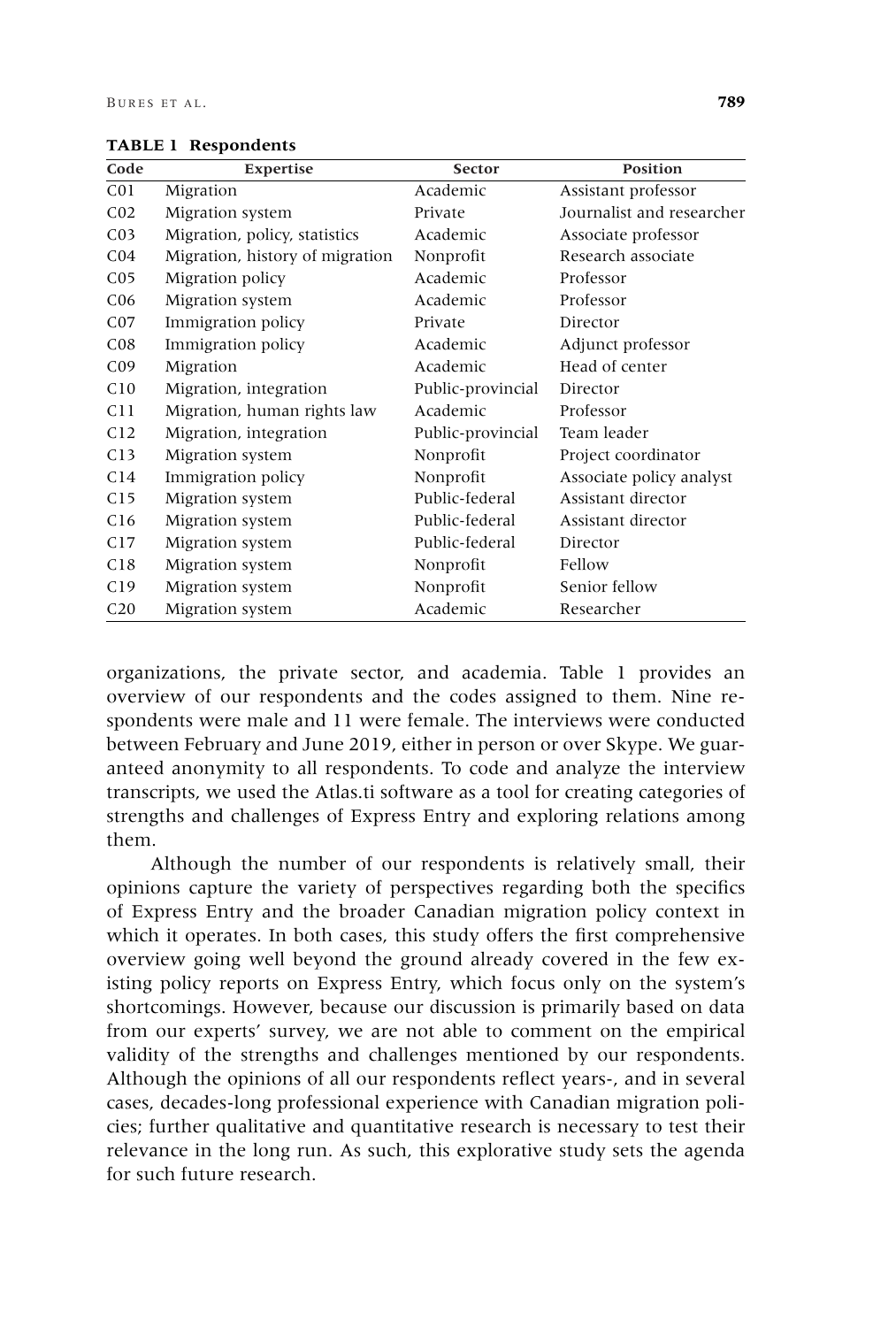The structure of the article is as follows: First, we provide a concise overview of the evolution of the Canadian immigration system before the introduction of the Express Entry system. In the following two sections, we present Express Entry and the adjustments in the system since its introduction, respectively. We then discuss the strengths and weaknesses of Express Entry in the first four years of its functioning, primarily based on the data from our experts' survey. Afterward, we identify lessons learned from Express Entry for other countries seeking to attract skilled immigrants. In the concluding section, we summarize and discuss our findings.

# Overview of the Canadian Immigration System prior to Express Entry

Express Entry replaced the previous first-come, first-served immigration management system. But in many respects, it represents an evolution from the world's first points system to select immigrants introduced in Canada in 1967 (Green and Green 2004). From the very beginning, this system was designed to assess the likelihood that an applicant would be able to succeed in the Canadian labor market by assigning points based on criteria which focused on their human capital, immediate employment prospects, and personal circumstances (Kelley and Trebilcock 2010). These original criteria were largely maintained until the late 1980s, when Canada substantially raised its annual targets for permanent immigration due to both economic and demographic concerns (Hiebert 2019, 2) and stopped changing the admission levels in relation to the economic cycle (Green and Green 2004).

The substantial and permanent increase in demand for immigrants was met with an increase in submitted applications, which over time overwhelmed the system predicated on a straightforward logic of processing applications in the order in which they were submitted. This revealed a fundamental administrative difficulty—there was no mechanism to prioritize applications or to reject them without processing each to completion, which in turn severely limited the ability to select immigrants with human capital that would match the evolving needs of the Canadian economy. Moreover, despite some adjustments and automation efforts, the processing capacity was limited by the 1960s design of the system—applications were submitted by mail and processed manually as the paperwork moved through the admission system. As a consequence, by the 2000s, large backlogs developed, and years-long processing times became the standard. At the time just before the introduction of Express Entry, the average processing time was 12 to 14 months, while backlogs had reached up to six years (Hooper and Desiderio 2016, 11; Green and Green 2004, 282).

Employers, therefore, began to press the government to allow in higher numbers of temporary labor migrants and to ease admission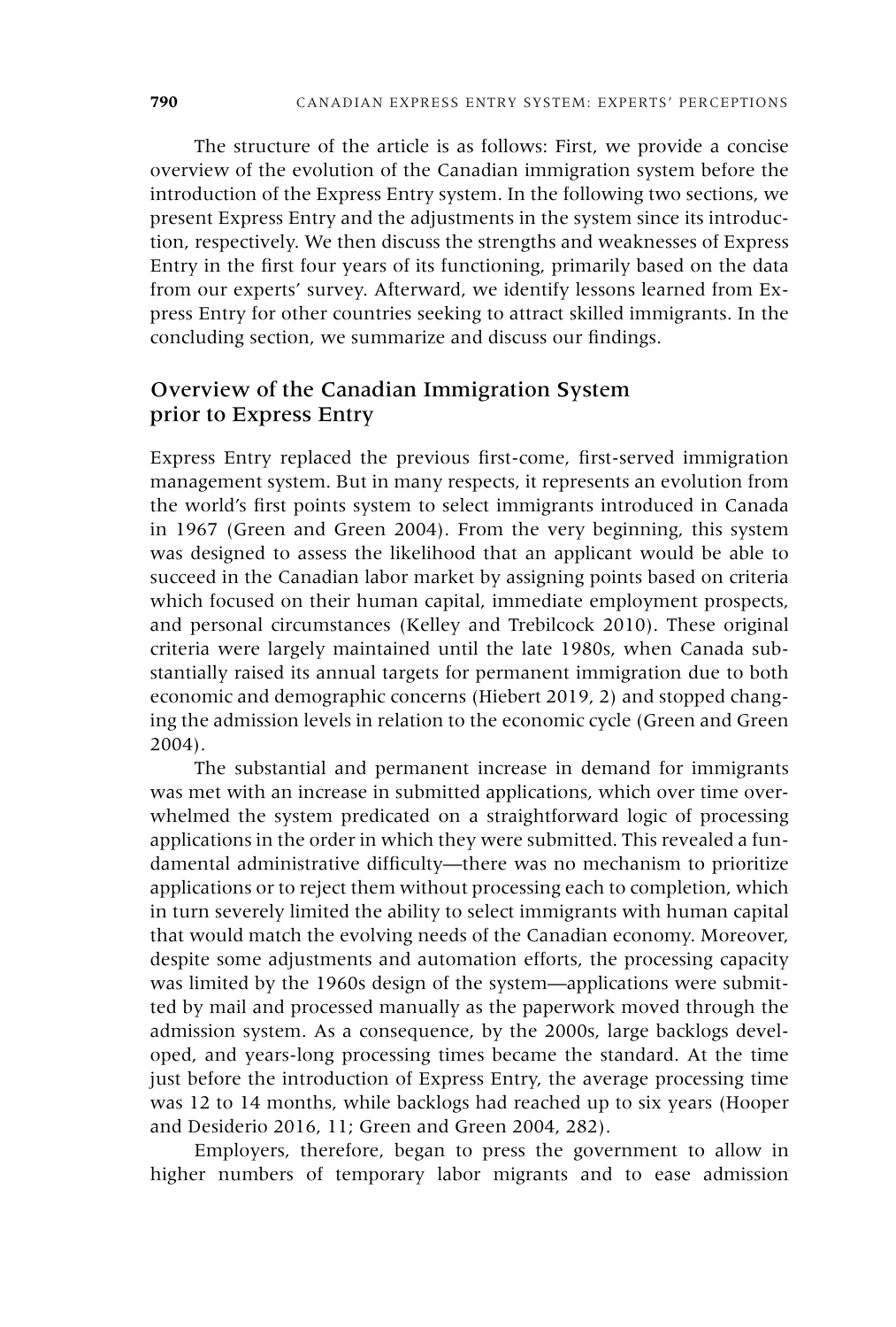procedures for these new migrants. The government responded to these requests with the rapid expansion of the employer-sponsored Temporary Foreign Worker Program (TFWP), especially during the economic recovery that followed the 2007–2008 recession (Prokopenko and Hou 2018). However, while TFWP helped to fill labor shortages at various skill levels with flexibility and timeliness not matched by the permanent migration programs, concerns emerged that many employers (ab-)used the program "as an immigrant recruitment model rather than to meet temporary shortages" (Hooper and Desiderio 2016, 9) and that the temporary foreign workers were exploited (Ferrer, Picot, and Riddell 2014, 856). At the same time, several research studies have revealed that immigrants admitted since the 1990s had been slower to reach average Canadian income levels than had been the case a generation earlier, mostly due to experiencing greater difficulty finding jobs that corresponded to their level of education, lack of Canadian work experience, and language barriers (Hooper and Desiderio 2016, 7; Vineberg 2019, 7).

In response to the difficulties mentioned above, which also fueled the public perception that the permanent immigration system was in disrepair (Hiebert 2019, 3), the Canadian government followed the lead of New Zealand and Australia and introduced a new two-stage "by-invitation" model for selecting permanent economic immigrants to balance the shortterm needs of local labor markets with longer-term socioeconomic goals. Overall, it is possible to conclude that the introduction of Express Entry in January 2015 marked a new era in the long history of Canada's immigration policy, which has been defined by an ongoing battle between proponents of using immigration for long-term (economic growth and demographic) goals and proponents of using it for short-term (current labor market) goals (Green and Green 2004).

## Express Entry

On January 1, 2015, Canada launched Express Entry, a new online and fully electronic application management system to select prospective economic migrants for its economic immigration programs leading to permanent residence:

- (1) Federal Skilled Worker Program (FSWP) for high/er skilled workers with high human capital and work experience, in terms of applications the most important program.
- (2) Federal Skilled Trades Program (FSTP) for experienced but low/er skilled workers with correspondingly lower human capital, a relatively rarely used program (only two program-specific draws since 2015).
- (3) Canadian Experience Class (CEC) for applicants who have already gained skilled work experience in Canada on a temporary basis and for applicants with Canadian educational experience.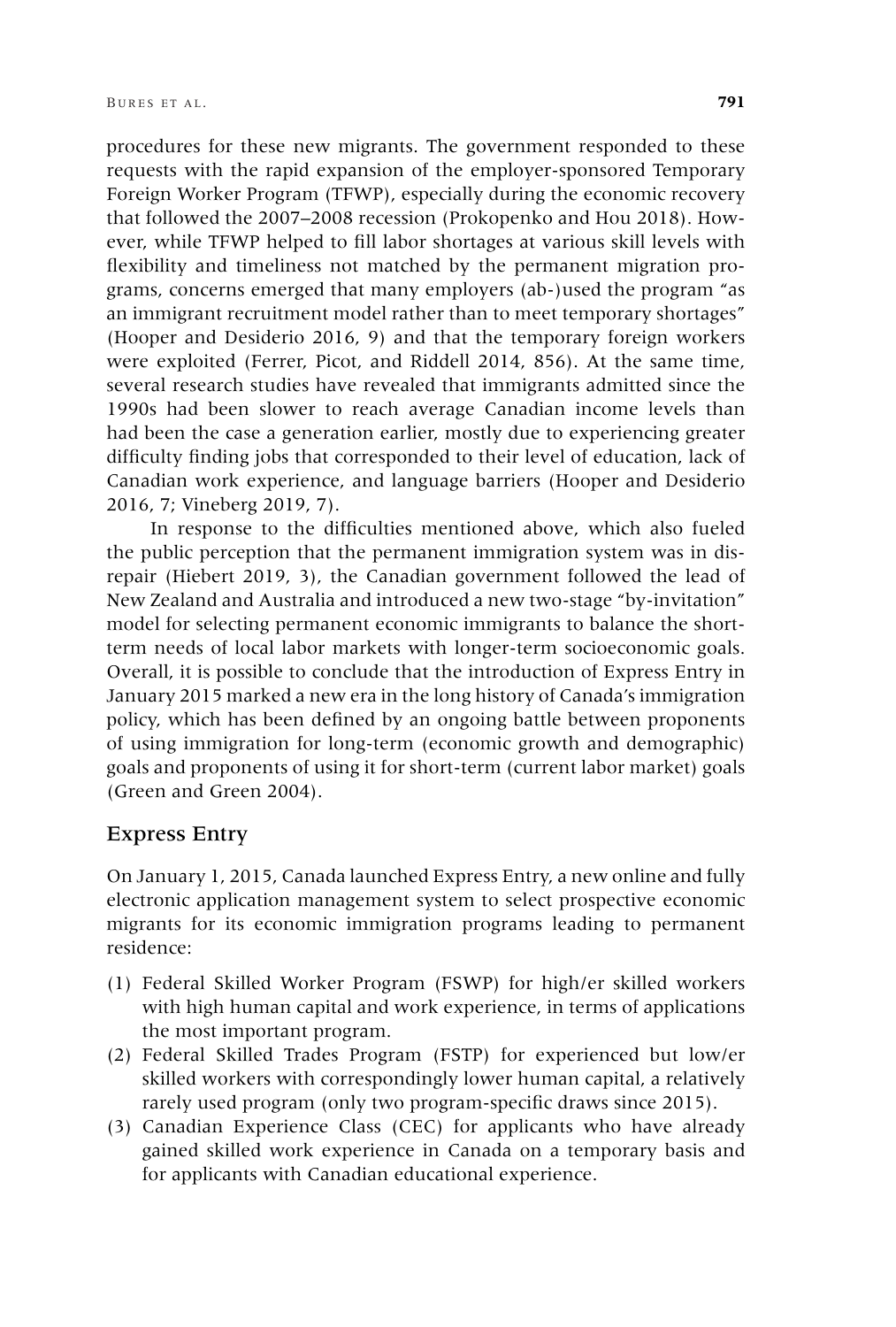(4) A portion of the Provincial Nominee Program (PNP) which allows Canada's provinces and territories to also recruit economic migrants.

The first three economic immigration programs have accounted for approximately 60 percent of immigration to Canada over the last decade. In 2018, Canada welcomed about 186,355 new permanent residents through these programs (out of a total of 321,120 admissions), of which 92,235 were selected and invited via Express Entry (Joshi-Koop 2019). The other 40 percent of permanent immigrants to Canada were family reunifications and refugees, who are not administered via economic immigration programs. While this article does not deal with these categories of immigration, it is important to note that Canada's permanent migration system has three components (officially referred to as "classes") and the economic class is just one of them.

Moreover, it is also important to note that not all permanent economic immigration to Canada is managed via Express Entry and the system is not used to select temporary economic migrants. Regarding the latter, Canada has other immigration programs for this category, especially the TFWP and the International Mobility Program (Hooper and Desiderio 2016). Regarding the former, permanent economic migrants can also enter Canada via the PNP, which was created in 1998 to allow provincial governments to select economic immigrants to meet the unique needs of their local labor markets. In 2019, there were more than 60 streams of the PNP, with considerable variation in the selection criteria across the different provinces. Many PNP streams operate outside of the Express Entry system, albeit most provinces have indicated that they intend to invite more candidates under Express Entry in the future (Liebig 2016, 24). This, however, does not apply to Quebec. Since the signing of the Canada-Quebec Accord in 1991, all those who wish to immigrate to Quebec must apply exclusively through the Quebec provincial programs, which are not processed via Express Entry.

Express Entry is an invitation-based system prioritizing skilled immigrants who are most likely to succeed economically. To ensure the selection of the most suitable permanent economic immigrants, Express Entry consists of two steps. In the first step, potential immigrants express their interest in coming to Canada by creating an online profile and providing information about their skills, work experience, language ability, education, and other details. Based on this initial information, the online system automatically determines whether the person is eligible to apply under Express Entry, that is, whether s/he meets the minimum entry criteria (related to work experience, language skills, and education) of at least one of three federal economic immigration programs or PNP subject to Express Entry.

However, in contrast to the previous immigration system, meeting the minimum criteria does not guarantee the right to immigrate to Canada. Instead, potential immigrants who successfully make it through the initial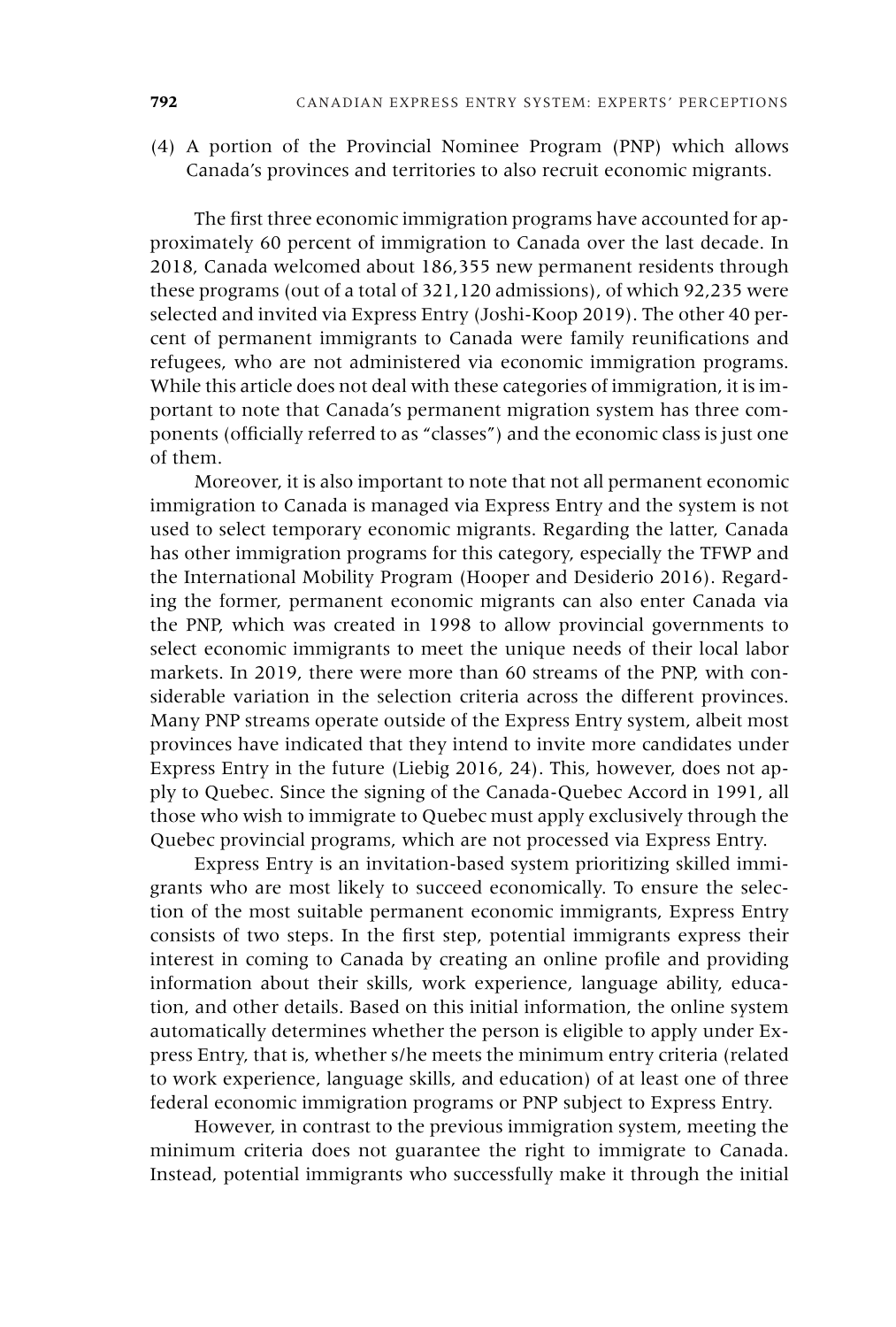



SOURCE: (Joshi-Koop 2019)

screens enter into an Express Entry pool, where they are ranked vis-a-vis all other prospective immigrants who are already in the pool. To determine their place in the pool, a Comprehensive Ranking System is used to assign points to candidates reflecting factors that are empirically shown to contribute to better wage outcomes and integration of immigrants:

- Up to 600 points for human capital factors most closely linked to economic outcomes (immigrant employment earnings), for example, education, language, work experience.
- Up to 600 points for additional policy and political considerations, including a provincial nomination, formal job offer, and other factors.

The Comprehensive Ranking System also automatically considers the interaction effects of certain factors (e.g., strong language skills and a postsecondary degree). The current specific breakdown of the points awarded for different factors under the Comprehensive Ranking System is always publicly available online at the webpage of the Ministry of Immigration, Refugees and Citizenship Canada (IRCC 2019b). (For a visualization of the points' breakdown as of March 2019, see Figure 1.)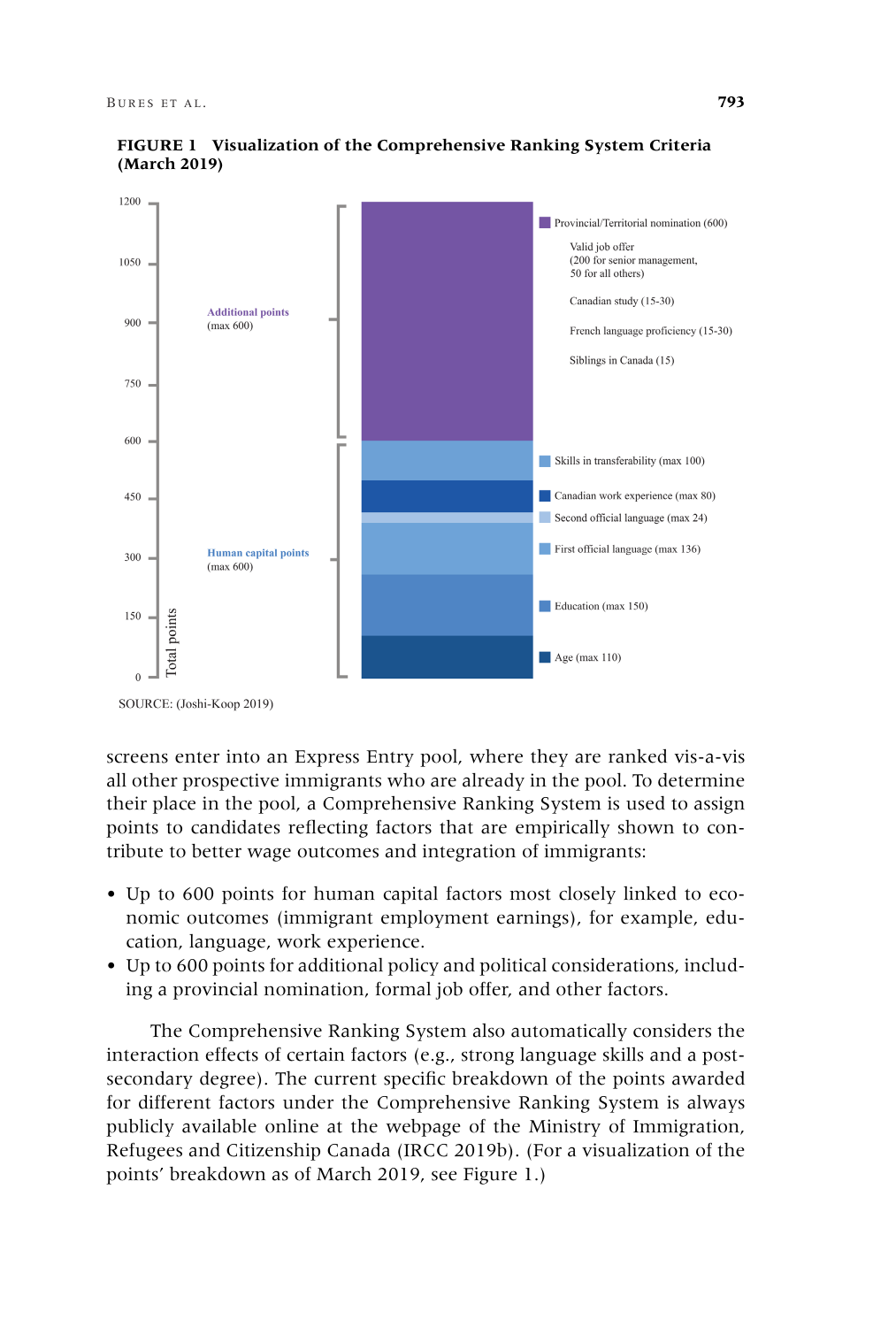The specific points allocation for each factor in the Comprehensive Ranking System can be adjusted flexibly at any time to ensure that desired migration targets are met with migrants with suitable skills. This is because significant policy changes in the field of immigration in Canada, including Express Entry, can be made through ministerial instructions by the Minister of Immigration, Refugees and Citizenship Canada that have received cabinet approval and do not require debate or approval in Parliament (Green and Green 1999). As discussed in the following sections, this administrative flexibility to alter selection criteria has already been used several times since January 2015, with important implications for the overall numbers and profiles of immigrants selected via Express Entry.

In the second step, only applicants with the highest rankings in the Express Entry pool are invited to apply for permanent residence in Canada during rounds of invitations that occur approximately every two weeks (IRCC 2019a). A crucial part of managing the system is determining the number of Invitations to Apply that will be issued each round, not the minimum Comprehensive Ranking System score. Several key factors affect the lowest score of a particular round (between 439 and 456 points in 2018). These include:

- The size of the round (in 2018, 89,800 invitations issued, with an average of 3,326 invitations per round).
- The number of candidates with bonus points (job offers, provincial nominations, those with Canadian education experience). In 2018, 57 percent of invited candidates qualified for one or more bonus point types.
- The composition of the pool at the time of a particular round (at the end of 2018, there were 97,612 active candidates in the pool) (Joshi-Koop 2019).

Invitation rounds can be for a specific immigration program (i.e., only for top-ranked applicants in that program) or merely the top-ranked applicants in the pool overall. This specification is a crucial factor because lower-skilled applicants are only likely to be selected in the very little-used program-specific draws for the FSTP program. Invitation rounds occur at a frequency and in numbers that align with the Immigration Levels Plan, which is presented for three years, but annual updates must be presented by the Minister of Immigration, Refugees and Citizenship Canada to the parliament (IRCC 2018c).

Candidates who receive an Invitation to Apply have 60 days to submit an online application for permanent residence. They must provide evidence supporting the information in their online profile (e.g., identity, language proficiency, education, work experience, medical exam, proof of funds, for details see IRCC 2018a) and pay the processing (CAD 550) and permanent residence (CAD 490) fees for adult applicants and 150 CAD for a child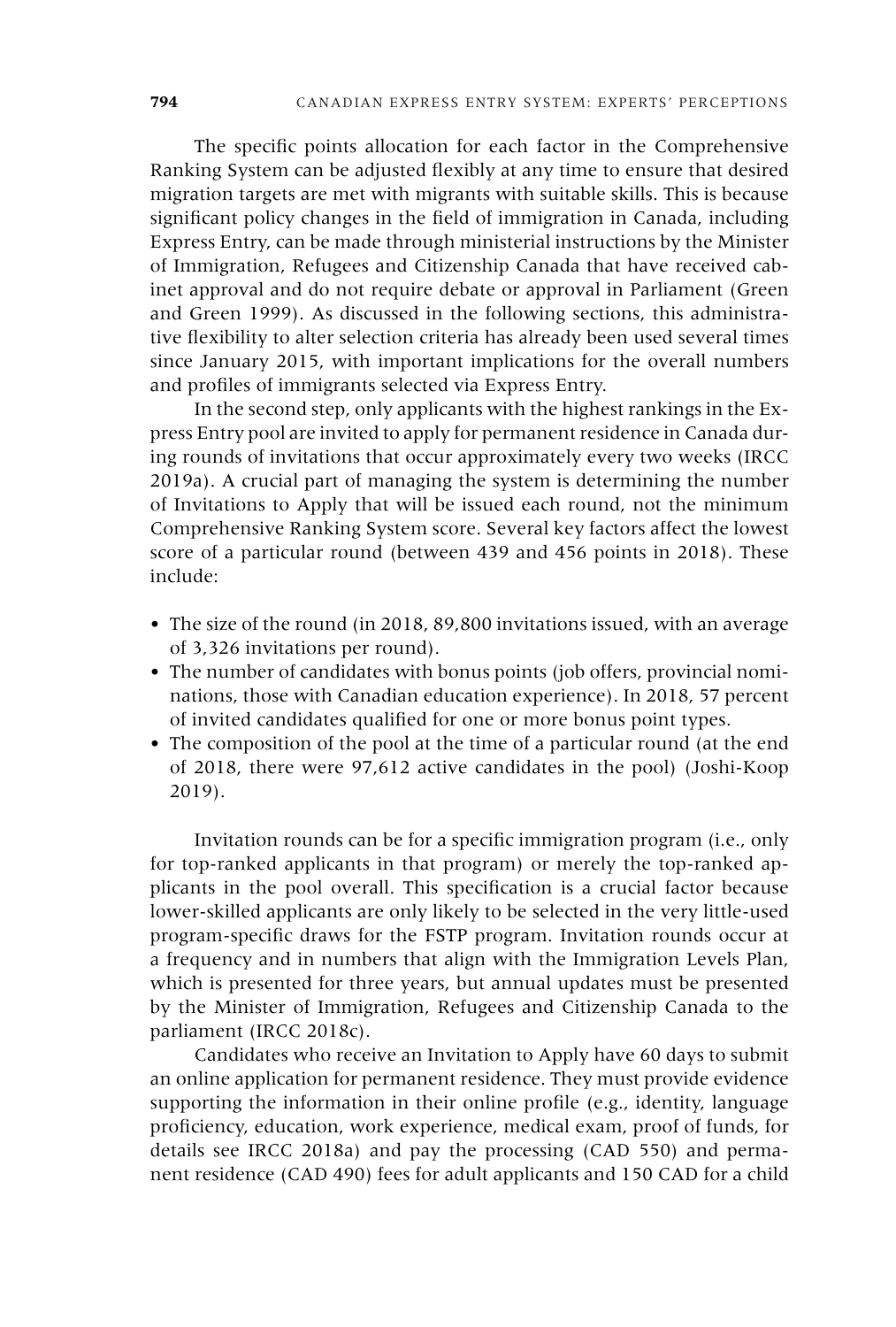application (IRCC 2018b). For all selected applicants, an officer from the Ministry of Immigration, Refugees and Citizenship Canada reviews the application and, after the verification of all documents and admissibility review, $1$  rejects or approves the application. The overall processing time should be six months or less upon invitation (Joshi-Koop 2019).

Selected applicants have access to a range of free in-person and online services that should prepare them to adjust to life in Canada, both before and after arrival (including connection with employers and help with obtaining the required assessments of education credentials, work experience, and professional licenses/certificates, all paid for by the applicants (IRCC 2016). Upon arrival, all immigrants selected via Express Entry (including their spouses and children) are granted permanent residence in Canada, providing the immigrants with the same rights and benefits as Canadian citizens, except for the right to vote. Moreover, they are also eligible to apply for Canadian citizenship after meeting specific requirements.<sup>2</sup>

All online Express Entry profiles are valid for one year only, but candidates who do not receive an Invitation to Apply for permanent residence after 12 months (i.e., those whose points score is too low) can resubmit their profile and reenter the Express Entry pool if they still meet the minimum criteria. Candidates with scores high enough to receive the invitation to apply, who for some reason decline to apply, are returned to the Express Entry pool. Candidates with scores high enough to receive the invitation to apply, who for some reason neither apply nor decline, must submit a new Express Entry profile (IRCC 2015).

#### Changes in Express Entry since its introduction

Since Express Entry's introduction in January 2015, there have already been several changes in the points allocation, which primarily reflect the aforementioned long-term debate whether to prioritize applicants with formal job offers (i.e., short-term labor market needs) or those with high human capital but without a job offer before arrival to Canada (i.e., longer-term economic growth and demographic goals).

Originally, the Comprehensive Ranking System of Express Entry was designed to respond to employer demands (C03) as it required all but the best candidates to have approved job offers and 600 of the 1,200 available points were allocated to having a job. This focus on jobs resulted in large numbers of people with job offers in midrange skills (e.g., restaurant supervisors and cooks, many already working in Canada under the TFWP) being accepted, and only about 40 percent selected based on their human capital (C03). Moreover, within a few months, once the pool of applicants who were already working in Canada had been depleted, the number of prospective applicants with a job offer was too low to meet Canada's annual targets for permanent economic immigration (Hiebert 2019, 7).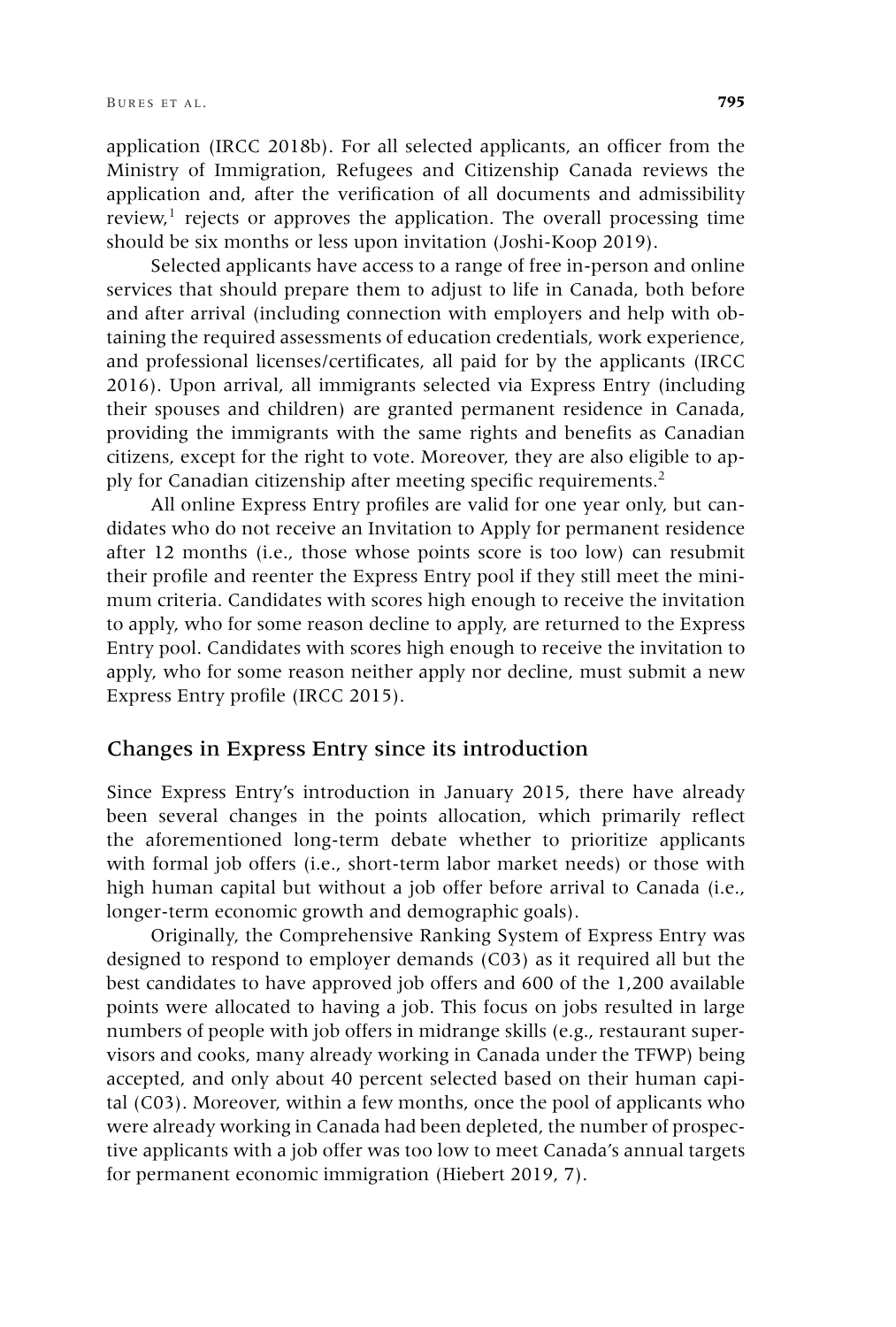In response, in the fall of 2016, the Minister of Immigration, Refugees and Citizenship Canada changed the Comprehensive Ranking System by lowering the maximum points allocated for a job from 600 to 50 points for most forms of employment, or 200 points for the very small number of applicants with a job offer in the most senior management positions. To benefit from the additional points, the job offer must be supported by a Labour Market Impact Assessment (LMIA), which attests that the job cannot be filled with Canadians or permanent residents. Candidates with a positive LMIA provide this information in their Express Entry profile. Once in Canada and thus with permanent residency, the spouses and children of selected Express Entry applicants can take any jobs without an LMIA (C08). Since November 2016, the Comprehensive Ranking System awards points for Canadian study (15–30 points). Since June 2017, points are also awarded for French language skills (15–30 points) and to candidates with a sibling in Canada (Joshi-Koop 2019).

Since June 2017, candidates without prior job offers in Canada are no longer required to register in an official Job Bank, an online employment matching tool maintained by the Government of Canada (DESDC n.d.). Initially, candidates lacking employer or provincial sponsorship at the moment of filing the Express Entry profile had 30 days to register with the Job Bank, or else their profile would be withdrawn. Registration is now optional, a reflection of mixed results of the actual usefulness of the Job Bank for both employers and migrants during the first two and half years of Express Entry  $(C03)$ .

Overall, the changes mentioned above can be summarized as a prioritization of human capital skills over job offers, the former being more important for longer-term economic growth and integration of immigrants to Canada (C03). According to one of our respondents (C09), the changes have also transformed the composition of immigrants selected to come to Canada, who now tend to be overall younger (in their 20s or 30s), more educated (university graduates), and "about half of them now seem to be female."

# Strengths and weaknesses of Express Entry

Since Express Entry is a relatively new system, it is still too early to draw any definitive conclusions about its functioning. This section, therefore, provides an initial overview of experts' perspectives regarding key strengths and weaknesses identified during the first years of Express Entry. When it comes to the weaknesses, this overview is complemented with two additional perspectives derived solely from previously published policy reports (concerning administrative depoliticization and retention and integration of immigrants), which are listed below as the last two weaknesses for easy identification. In the case of six weaknesses (low numbers of high-scoring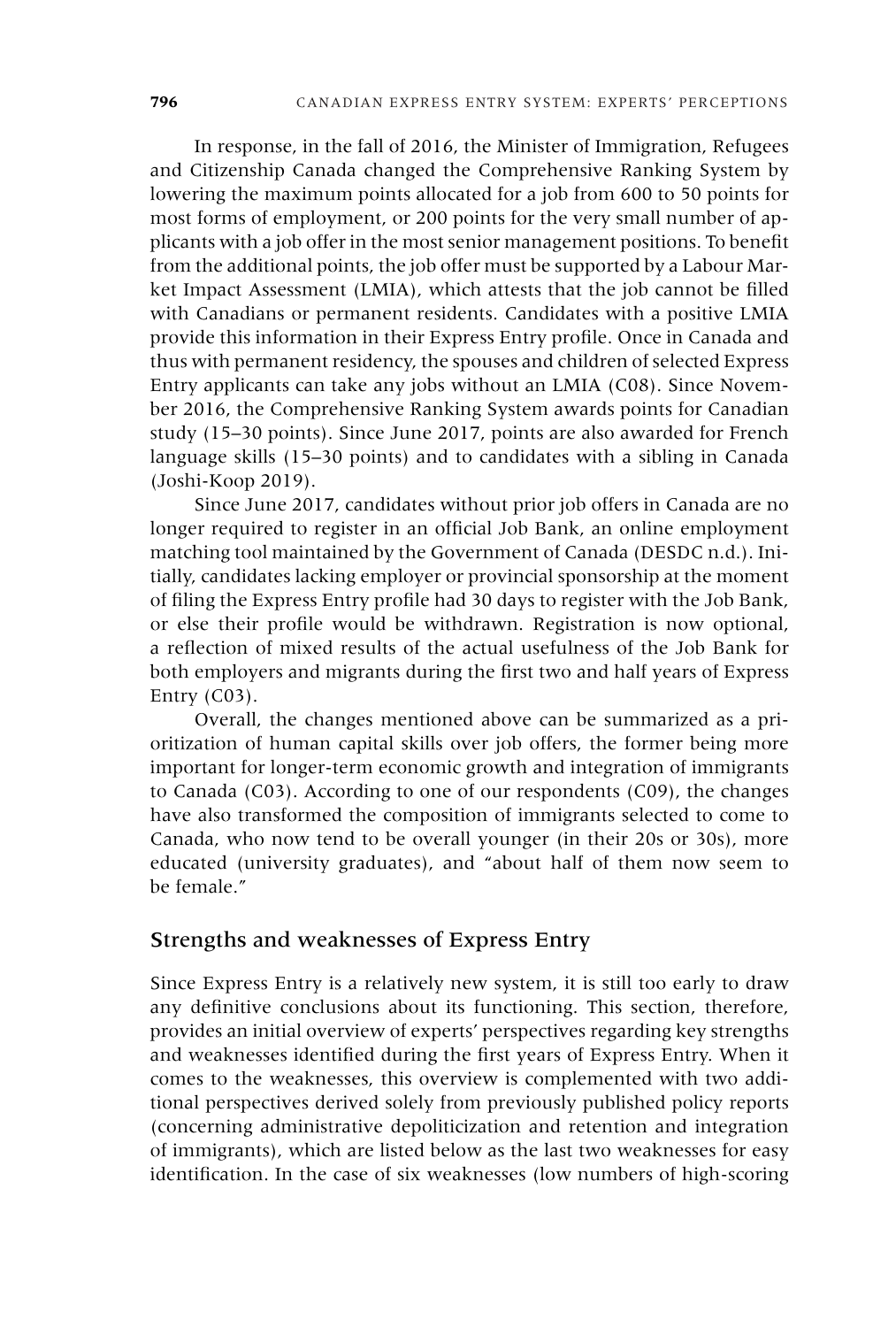applicants, too much focus on principle applicants, technology-driven selection, and complexity), the perspectives of our respondents further expanded the critical insights from previously published reports. The remaining nine weaknesses and all strengths discussed in this section are exclusively based on the data from our experts' survey.

#### Strengths

*Shortening of processing time.* Express Entry was introduced to remedy some of the shortcomings of the previous immigration system; in particular, the long processing times and related backlogs of unprocessed applications, including those whose work was acutely needed in some provinces (C10). The new two-step design of Express Entry effectively remedied both problems, with processing times of six months or less upon invitation (C01, C04, C15, C16, C19).

*Meeting regional labor market demands and demographic needs.* According to our respondents, speeding up the processing time of the application procedure as well as increasing selectivity helps employers and provincial governments in more efficient fulfillment of labor market demands: "I think there is also a lot of value from moving from the first-come, firstserved to a little more targeted approach based on the needs and labor market desires of the different governing bodies" (C04). For Canadian businesses and employers, Express Entry offers a more direct role in economic immigration, although this role was arguably even more substantial before June 2016 when job offers were a de facto precondition for selection (C01, C02). The system also helps to save time and money in the process of matching candidates to jobs, a benefit of particular value to smalland medium- sized enterprises, which in general struggle to manage the very resource-intensive process of screening and hiring foreign candidates (C03). Overall, Express Entry should help to improve Canada's position in the growing global competition for talent (C04, C15, C19). Moreover, by allowing family migration (principal applicants can bring their nuclear family members with them), Express Entry contributes towards meeting diverse demographic needs both on federal and provincial levels (C01, C04, C08), reflecting the Canadian conception of immigration as a nationbuilding tool.

*Strengthening of the role of provinces in the federal immigration policy.* The inclusion of Provincial Nomination Programs under Express Entry helps to target diverging local labor market needs and thus also bring a fairer share of the benefits of immigration across the country:

What's really making Canada's immigration policy successful, in my view, is first: Provincial Nomination Programs. So, if you look over time at the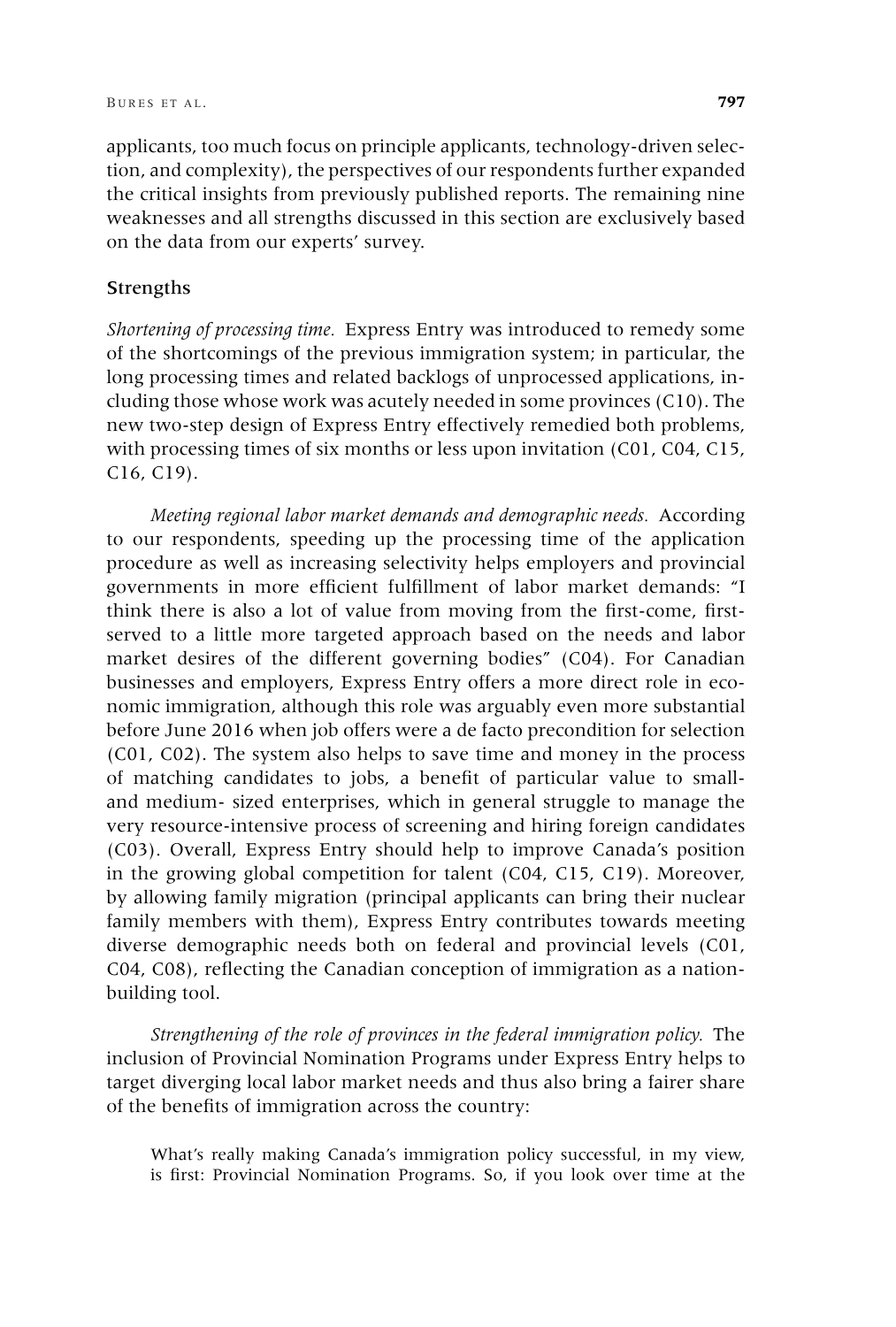number of permanent residents admitted to Canada as skilled workers, a higher and higher proportion are coming as provincial nominees. And this solves the problem because many employers at the provincial level can use the system to bring in the people they need. (C05, similar statements C01, C04, C19)

*Flexibility of selection criteria and volume management.* Express Entry is very flexible in terms of changes in the criteria for the selection of immigrants, thus allowing for swift adjustments to the ever-changing labor market needs. Since Express Entry does not require any occupation lists or caps, the government also does not need to do what it was never good at doing—predicting specific market needs (C03, C04 C06, C09):

It made the new system more flexible; it allowed the government to eventually eradicate the oversubscription to the program […] And it allows the government to pick very precisely exactly the individuals that are applying that appear to be the most useful to the Canadian labor market situation at a given time. The criteria can be changed very rapidly, as the labor market changes. So that flexibility, I think, has been very much appreciated by the policy and political system. (C06)

Moreover, the system allows relatively easy regulation of the number of admitted immigrants over time: "The thing about Express Entry is it's tap off, tap on. That's the efficiency piece" (C10, similar statements C09, C12, C19).

*Increasing selectivity.* Express Entry prioritizes the selection of the "best and brightest" over the "first-come, first-served" principle (C08, C12, C15). The key element for increasing selectivity was the introduction of competition into the system: "You must meet minimum criteria and then, once you are in the pool, you are ranked against all your other competitors" (C10). Moreover, the requirement for education and language credentials also seems to enhance the selectivity of the system. According to one respondent from the academic sector (C03), preliminary research findings suggest

that immigrants who had to have their credentials assessed were actually better off in wages one year later than those who came in, let's say 2012 when they didn't require that." While the data are still to be collected, which is now easier than ever before due to full digitalization of Express Entry, there is also an expectation that improved selection of permanent economic migrants will lead to better integration as well as economic outcomes. (C08, C09, C12, C15, C16, C19)

*Transparency.* From the perspective of (potential) immigrants to Canada, Express Entry offers a transparent online system with clearly stated selection criteria (C10, C12, C14, C19). It also allows the applicants to check and improve their current points online anytime (C10, C14). Applicants may be eligible for more than one migration program without the need to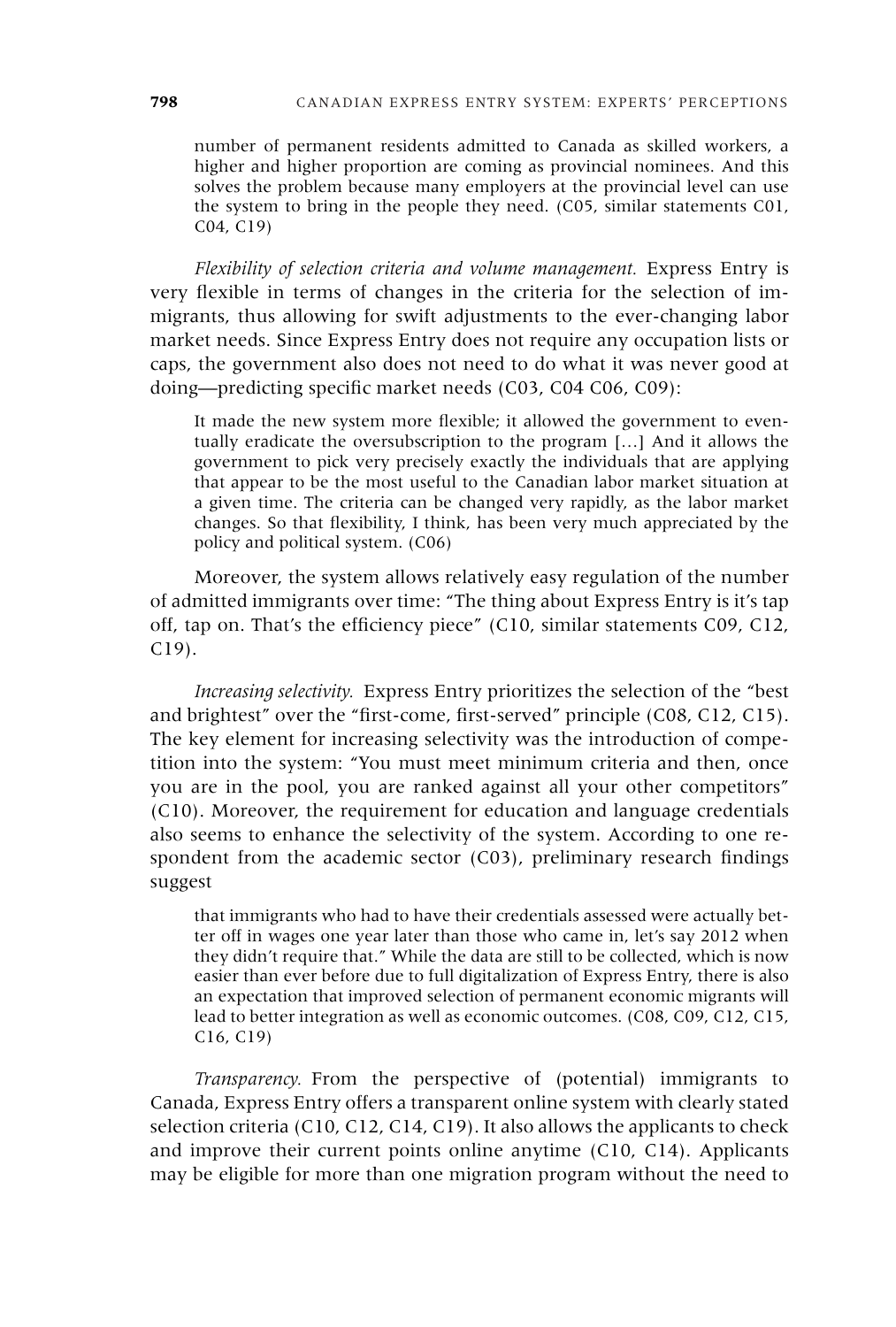fill out multiple applications, and they have multiple opportunities to be invited to apply for permanent residency in Canada throughout the year. While the CAD 1,040 processing and permanent residence fee is relatively high (C03), it has to be paid only by the already-selected applicants. The creation of an Express Entry online profile is free for everyone. Potential candidates are also not required to hire an immigration representative to participate in Express Entry. Similarly, as of mid-2019, job offers and provincial nominations are an asset, but not a requirement. From the perspective of Canadian policymakers, built-in online transparency also increases the resistance of Express Entry to major changes due to political shifts in the federal government, which have already happened since its introduction in 2015: "Once the point system was introduced, it gave the minister a lot of protection (…) He can say: 'Everyone applied to the same criteria objectively, there is no discrimination in the system.' That made it much easier for the policy to be defended as objective and principle-driven" (C19).

*Pathway from temporary to permanent immigration.* The Canadian Experience Class component of Express Entry facilitates the transition from temporary to permanent residence for high-skilled workers and international students (C03, C05, C10, C14). Especially international students are now an essential target for the Canadian immigration policy, with several provinces being very active in attracting international students and creating measures to retain them (C03, C05, C09). Almost half of all invitations are issued for applicants already residing in Canada—49 percent in 2017, 45 percent in 2018 (IRCC 2019a, 11). Several experts also argued that Express Entry can provide a pathway to permanent residence for temporary migrants by introducing a "probation period" for both employers and immigrants (C03, C14).

#### Weaknesses

*Too much power in the hands of the federal government.* Several respondents argued that the Ministerial instructions provide the federal government with too much power when it comes to determining the selection criteria and determining the numbers and programs for each draw. They, therefore, suggested that the ministerial authority should be constrained, for example, by adding more parliamentary oversight to the system (C08, C11, C19). High federal governmental autonomy in the management of Express Entry also exacerbates historical tensions between the federal and provincial governments: "The provinces always feel that the federal government does not do an adequate job of consulting and providing full transparency on policies and programs" (C08).

*Caps imposed on the number of provincial nominees.* Although income data and the Canadian federal government's evaluations demonstrate that the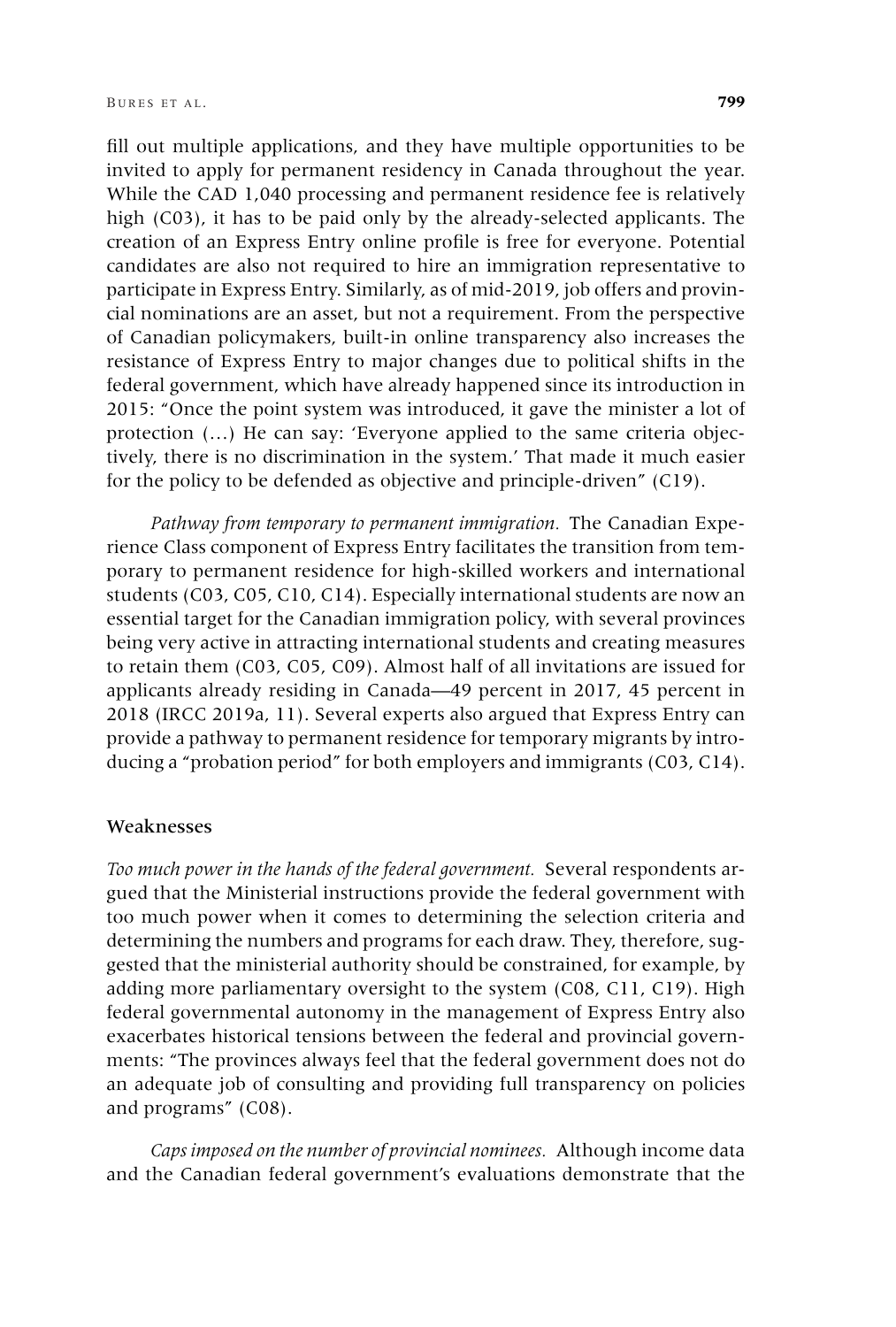PNP is very successful, caps on the numbers of provincial nominees remain in place (C05). As pointed out by one of the academic experts (C08):

The federal government still controls very tightly how many slots of the Express Entry pool will be allocated for provincial nominees. And some provinces are very unhappy about the numbers allocated to them under the provincial nominee program, either in the parallel PNP, where the provinces have much more control over the criteria, or the Express Entry PNP, where all of them still have to meet the federal criteria for one of the programs.

*Verification of credentials and real skills of immigrants.* Like all other economic migration selection systems, Express Entry faces a significant challenge when it comes to the potential gap between "theoretical" and "real" skills, or what one of our respondents (C05) referred to as "the disconnect between the potential of immigrants to succeed and their actual success." An important part of this challenge is credentials verification, which goes beyond checking the validity of foreign credentials (e.g., degrees, diplomas, language certificates, licenses for regulated jobs, but also work experience) and verifying their equivalence to Canadian secondary, postsecondary, and other qualifications.<sup>3</sup> Many occupations require specific certifications and qualifications (doctors, teachers, electricians) and there are different accreditation and certification standards in different Canadian provinces (C01, C03, C05). There is also some evidence of protectionism on behalf of the provincial Canadian licensing associations, "making it too difficult for internationally trained applicants to qualify" (C05). Most of the offers of employment under Express Entry are, therefore, in unregulated professions, such as IT specialists, software specialists, and managers of various descriptions (C05). In contrast, many educated immigrants in regulated professions who arrive in Canada without a commensurate job offer tend to contribute to brain waste since they have to take on unlicensed jobs, at times for many years (C08, C09).

*Long-distance hiring.* One of the aims of Express Entry was to improve the selection of immigrants using the Job Bank. However, employers did not use the Job Bank extensively, which contributed to the substantial cut in the number of points awarded for having a job offer (C03, C05, C09, C12) and reorientation of Express Entry "from being job-driven to being more human capital-driven" (C09). Thus, most of the immigrants coming through Express Entry nowadays do not have a job offer upon their arrival to Canada (C05). In 2018, only 10 percent of invited applicants claimed additional points for arranged employment (IRCC 2019a, 14). The main challenge is how to convince employers to hire internationally despite all the technology available.

How do you, over thousands of kilometers, match an employer, who is looking for someone with a certain skill set and qualifications, with someone who can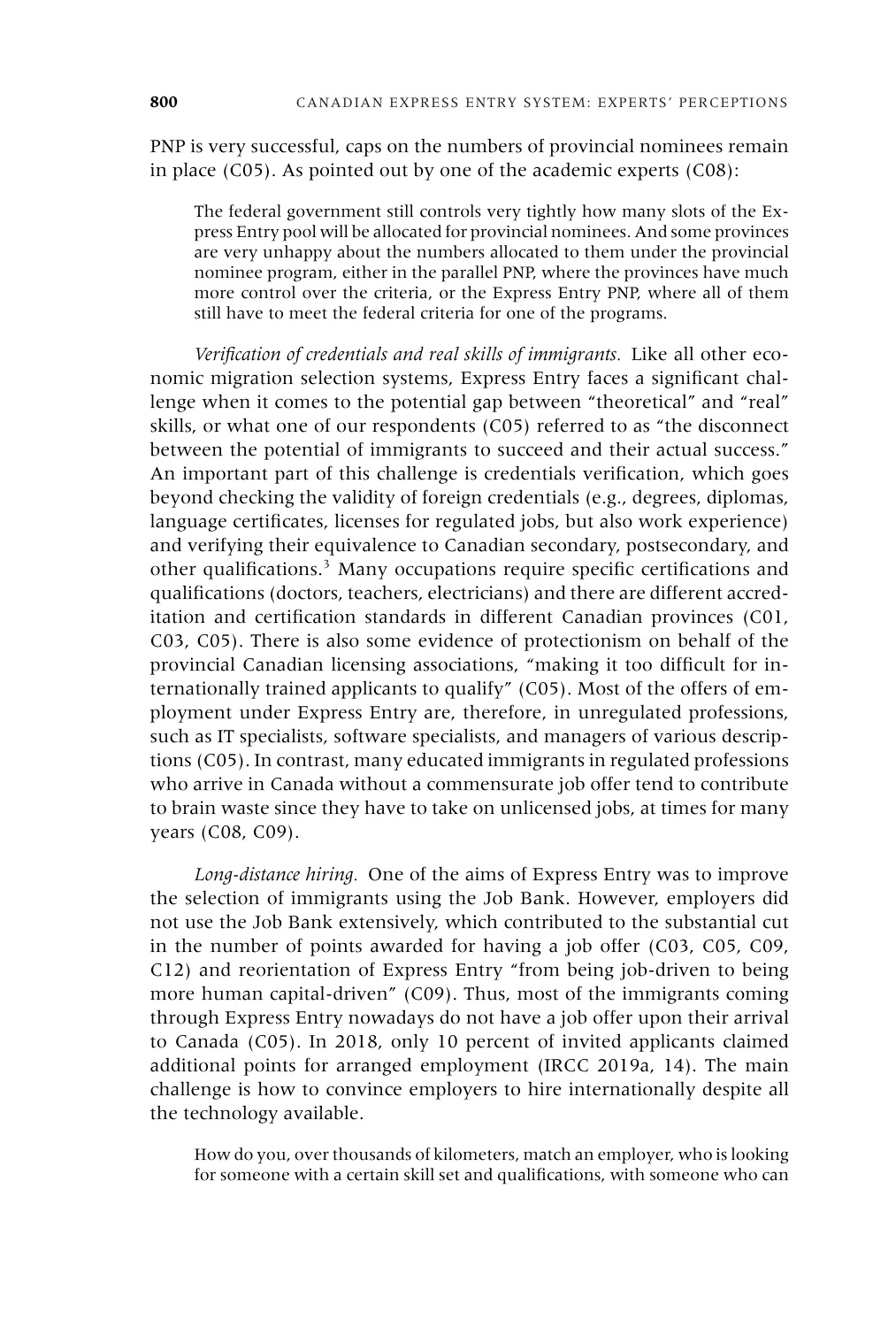potentially fill the job? That's what Express Entry is supposed to do, yet despite the digitalization and the existence of a government-run Job Bank, it doesn't seem to work as well as intended. (C05)

*De facto long waiting time for applicants with lower scores.* Although the 12 month maximum period to remain in the Express Entry pool is not an official backlog and candidates can reapply every 12 months, for most prospective immigrants with low scores assigned by the Comprehensive Ranking System, the long waiting times continue to exist: "There's no backlog because you basically don't get the privilege of applying until you're invited. So it looks like there is no waiting list of people, but of course there is. All those people that put in the intention to apply are still waiting" (C03, also C12).

*Exploitation of temporary workers.* In combination with the proliferation of temporary migration schemes, which are not administered via Express Entry, some respondents were critical of the two-step immigration system for lacking the protection of workers with temporary residence permits against exploitation (C03, C08). One respondent also suggested that the Canadian Experience Class should not be processed through Express Entry but through a separate stream (C19). Although it can facilitate the transition from temporary to permanent residence for high-skilled workers and international students, it also has negative implications for them and the families they leave behind. Moreover, Canadian study experience is also not enough for successful integration of immigrants: "It's not studying here, that matters, it's working and getting a good quality job here, while studying" (C03).

*Dispersal challenge.* Although this challenge goes beyond the functioning of Express Entry, it was explicitly raised by several respondents who noted that there has been a "dispersal problem" in that most immigrants would land in Toronto and other big cities and not really move to the rest of Canada: "It used to be that the big three (MTV—Montreal, Toronto, Vancouver) got 70 percent of all immigrants. That's down, it's closer to 60 percent now or even a little bit less in terms of arrivals. But if you take the top ten cities in Canada, it's still well over 80 percent of all immigrants" (C09, also C01, C13, C14). The regional imbalances are further exacerbated by the fact that, once immigrants land in Canada and become permanent residents, they have full mobility rights and cannot be forced to stay in any city or province. Thus, although immigrants may be recruited via a provincial nomination, they are not obliged to stay in the province that issued the nomination (C08, C11).

*Low numbers of high-scoring applicants.* Ever since the reduction of points for job offers, there has been a shortage of applicants with high scores (C01, C03, C08). According to one of our respondents (C05), "from what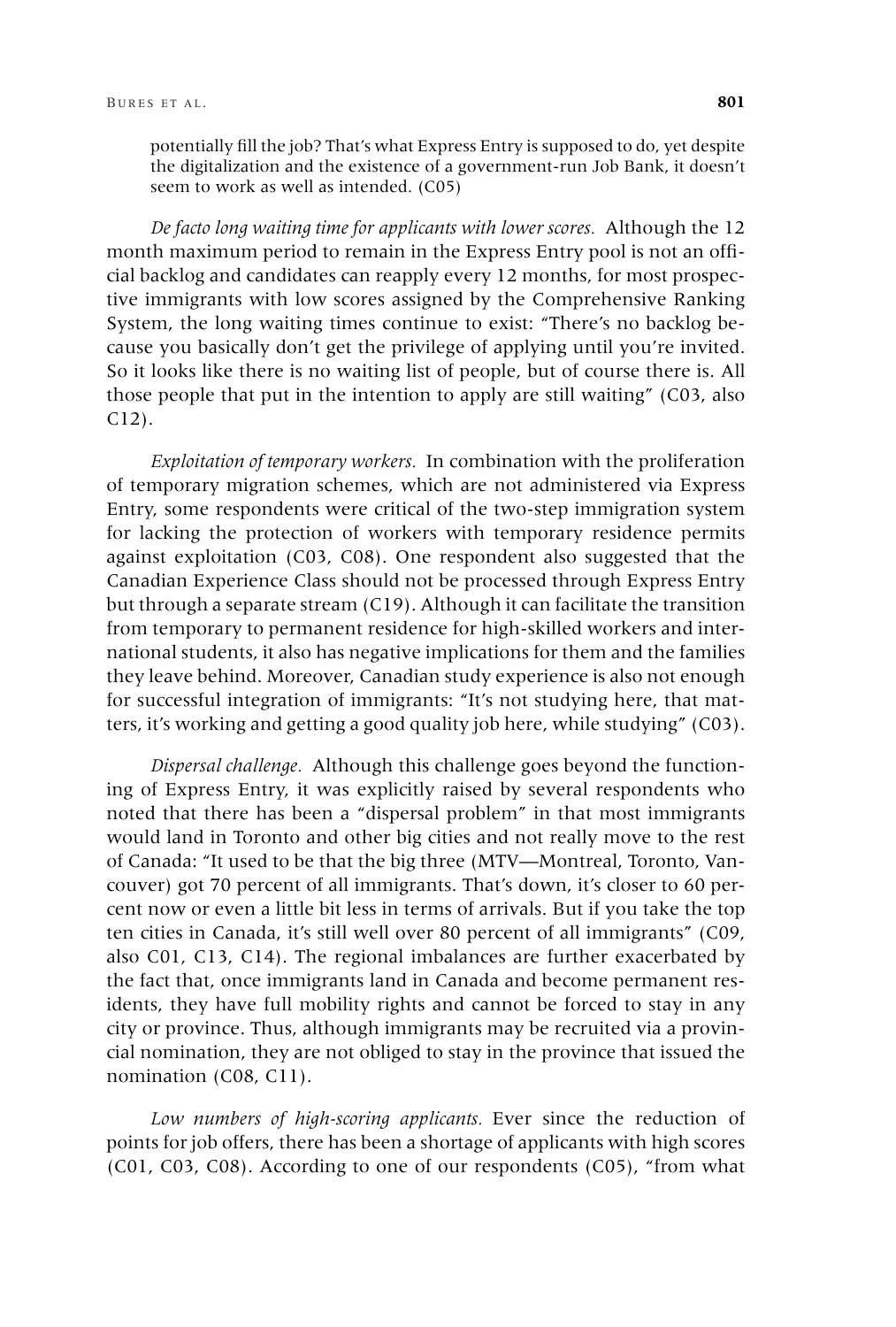the program was supposed to accomplish, the proportion of those who are admitted solely on the basis of 450 or 500 points, meaning no job offer, is much higher than intended." More specifically, as noted by Hiebert (2019, 8):

Throughout its first three years of operation, the bulk of profiles uploaded to Express Entry were well below the points thresholds set for admission. At the end of 2015, approximately two-thirds of the eligible profiles in the system had been assigned between 300 and 399 points. Two years later, at the end of 2017, there were 71,000 active profiles and, of these, close to 50,000 were associated with fewer than 400 points (the lowest cutoff used in 2017 was 413 points). Slightly more than 20,000 profiles were potentially relevant for admission, with between 400 and 449 points. The number with more than 450 points, a group that likely to be invited to apply, was slightly less than 1,500.

With such low numbers of applicants with high scores, the Express Entry system is extremely dependent on a steady supply of new online applications and their rapid rate of their processing by the Canadian government when it comes to meeting the increased annual migration targets. But it is also possible that the point thresholds in some selection rounds may need to be lowered again, which implies the admission of applicants with relatively low levels of human capital.

*Too much focus on principle applicants and neglect of their dependents.* Although applicants to Express Entry have the option to either apply as an individual and extend their right of admission to include accompanying family members or to apply jointly with their spouse, the selection criteria concentrate more or less exclusively on the characteristics of an individual person, the principal applicant (Hiebert 2019, 11). This is problematic because most applications under Express Entry are joint—in 2015, for example, slightly less than half of those entering the skilled worker category were principal applicants. Thus, as pointed out by Sweetman as well as the experts in our research (C05, C08), although Canada's immigration policy is known for its points system, only about 11 percent of all immigrants, or just under 18 percent of all economic class immigrants, were adjudicated by it in 2015 (Sweetman 2017, 281). Moreover, research has also revealed "a large gap between the economic outcomes of principal applicants to Canada's economic programs and those of their spouses or partners" (Hiebert 2019, 10), which is a major challenge for integration of families selected through Express Entry.

*Technology-driven selection.* As pointed out by Hiebert 2019 (10), one has to keep in mind that while "hard" skills (e.g., foreign language proficiency, computer programming, or machine repair skills) and "soft" skills (such as communication, time management, and leadership ability) are correlated, the capacity to acquire knowledge is not necessarily the same as the ability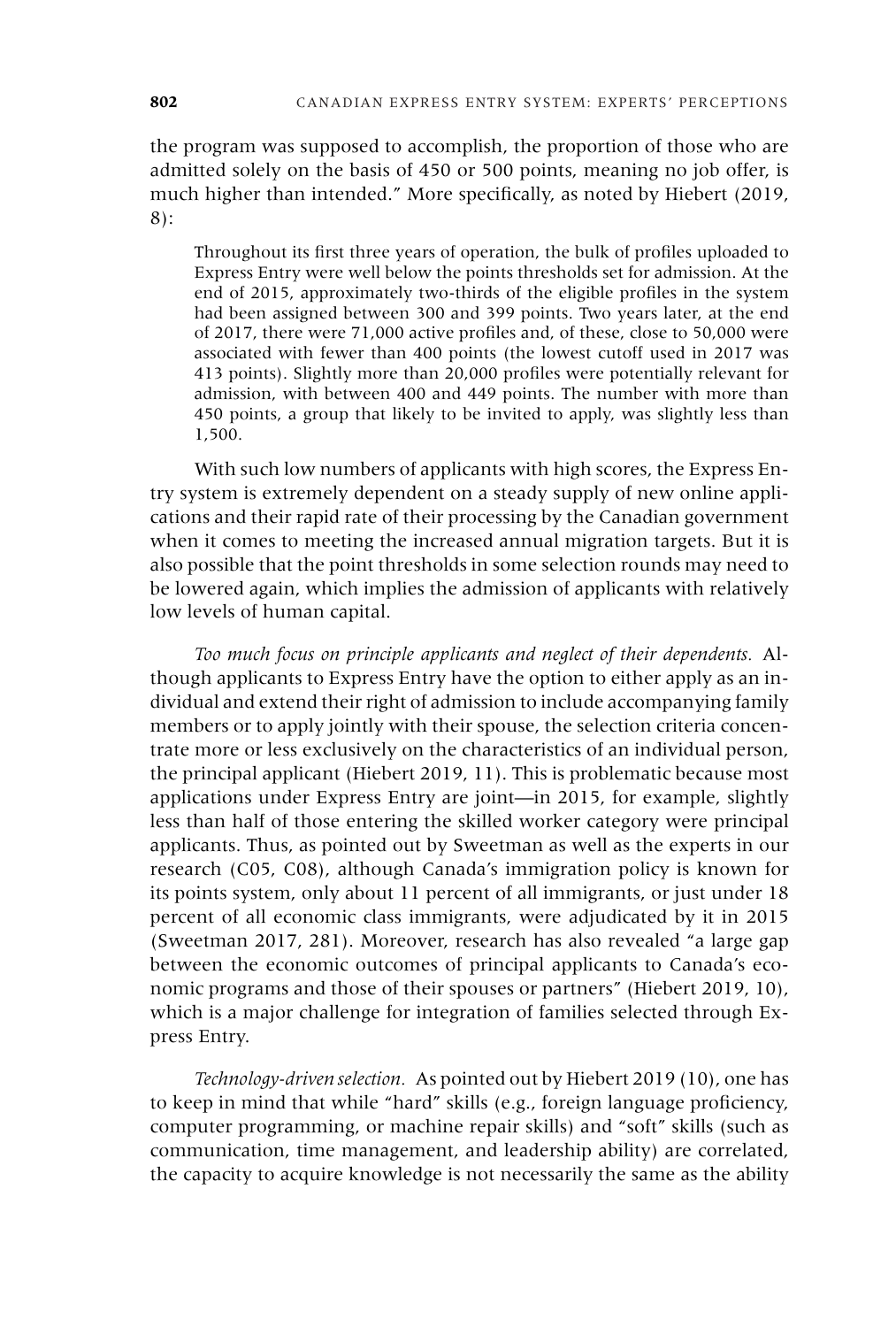to mobilize and transfer knowledge: "Employers, understandably, prioritize individuals who appear capable of both. Furthermore, employers are more likely to offer jobs to applicants who appear to be attuned to the cultural norms and expectations of local workplaces." Some former Canadian immigration officers (Vineberg 2019, 10), as well as some of our respondents (C03, C06, C20), are therefore also critical of the fully digital nature of Express Entry, which means that immigration officers do not interview any applicants<sup>4</sup> and the system depends entirely on the so-called "perfected application" submitted online:

I believe that immigration has to do not just with workers, but with people, all of whom are individual and many of whom do not fit exactly into the carefully crafted categories of the immigration legislation. There needs to be the opportunity in the selection process to assess the real person, not just the version represented in a paper or electronic immigration application. (…) I strongly believe that this assessment can only be done in person, by a skilled immigration officer. (Vineberg 2019, 10)

*Complexity.* By creating a two-step system and a second points system, which is nonetheless mostly comparable with the one used to assess eligibility for the Federal Skilled Worker program, Express Entry has added further complexity (Liebig 2016, 15). This may be an unintended consequence of the adjustments of Express Entry criteria since its introduction—as Canadian policymakers have attempted to flexibly respond to changing priorities (short-term demand-driven versus longer-term human-capital skillsoriented immigration), the system has become more difficult to navigate for both prospective immigrants and employers (Hooper and Papademetriou 2019, 12). This is problematic because it is crucial "whether employers can navigate the system easily and whether immigrants or prospective migrants understand how the process works and whether the system produces predictable results" (C14). Many applicants have therefore turned for help to lawyers and immigration consultants to draft a perfect application. This creates extra costs for these "assisted" applicants who are, moreover, not necessarily more likely to settle successfully in Canada (Vineberg 2019, 6).

*Administrative depoliticization.* Due to the complexities of the system and relative lack of media attention, the Canadian public has mostly disengaged from the topic of economic immigration. This is problematic because Express Entry now plays a crucial role in deciding the course of Canada's economic future (Hiebert 2019, 1), and public support for immigration is a crucial aspect for the long-term success of the entire Canadian migration policy (C01, C19). Hiebert (2019, 13–14) therefore warns of the risk of "administrative depoliticization" related to the complexity of Express Entry—although the government provides numerous highly informative reports on Express Entry, with detailed statistics on the profiles of applicants, "this information can only be appreciated by those who already have some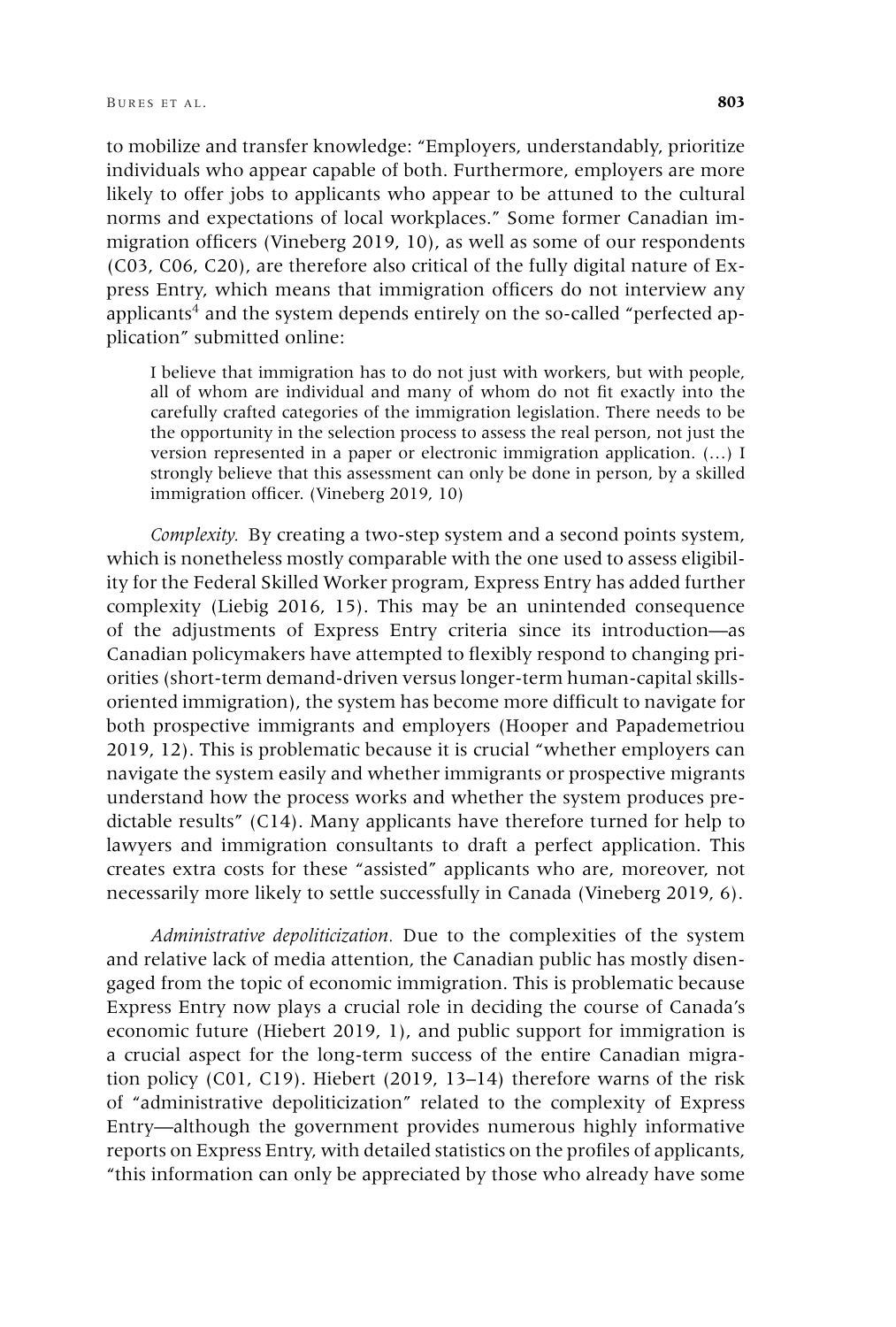understanding of selection policy and how the admission system functions." As a consequence, according to Hiebert, "Canadian media have barely noticed this rich field of information" and "even the larger changes made to Express Entry, such as downgrading the points assigned to a job offer, have largely gone unnoticed." He furthers adds that this is particularly worrisome "in an age of populist politics when policymakers are often portrayed as out-of-touch elites."

*A high number of ineligible applicants and declined invitations.* Although there is no indication that Express Entry has proven either too costly to operate efficiently or that it is unable to deliver the number of economic immigrants mandated by rising annual immigration targets, the available data from published reports points to several potential challenges. First, as noted by Hiebert (2019, 6), the ratio of ineligible profiles has been quite high. In 2016, for example, approximately 45 percent of the profiles submitted were rejected because they did not meet the requirements of any of Canada's admission categories. There are several reasons why this may occur: Individuals may begin the process of submitting a profile but fail to complete it; they may not understand the requirements of the admission categories and submit a complete profile that is ineligible; or individuals may submit a profile while they are in the process of upgrading their human capital and plan to revise it at a later date when they better fulfill the requirements of an admission program. Second, at least in the first year of Express Entry, there was a significant difference between the issued invitations (more than 28,000 in 2015) and actually submitted applications (slightly fewer than 17,000 in 2015) for permanent residence (Hooper and Desiderio 2016, 13). This is even more striking considering that before the introduction of Express Entry, visa wastage was very low—only less than 2 percent of invited candidates did not land in Canada (Liebig 2016, 8). According to Hooper and Desiderio (2016, 13), one possible explanation is that the 60-day limit for applying for permanent residence after an invitation is issued under Express Entry is too short for candidates to fill all the supporting documentation required.

*Retention and integration.* The official immigration statistics presented above reflect entries to Canada, but not all entries are permanent since return and onward migration is an empirically important phenomenon. For example, a study of global labor markets by Aydemir and Robinson (2008) found that around 25 percent of male immigrants 25–35 years old upon arrival are likely to exit within five years, with about 35 percent leaving within 20 years. Thus, as noted by Hooper and Papademetriou (2019, 2), "as more countries enter the competition for talent, governments will need to look beyond how they select immigrant workers to think about how they retain them." While issues of retention and integration of immigrants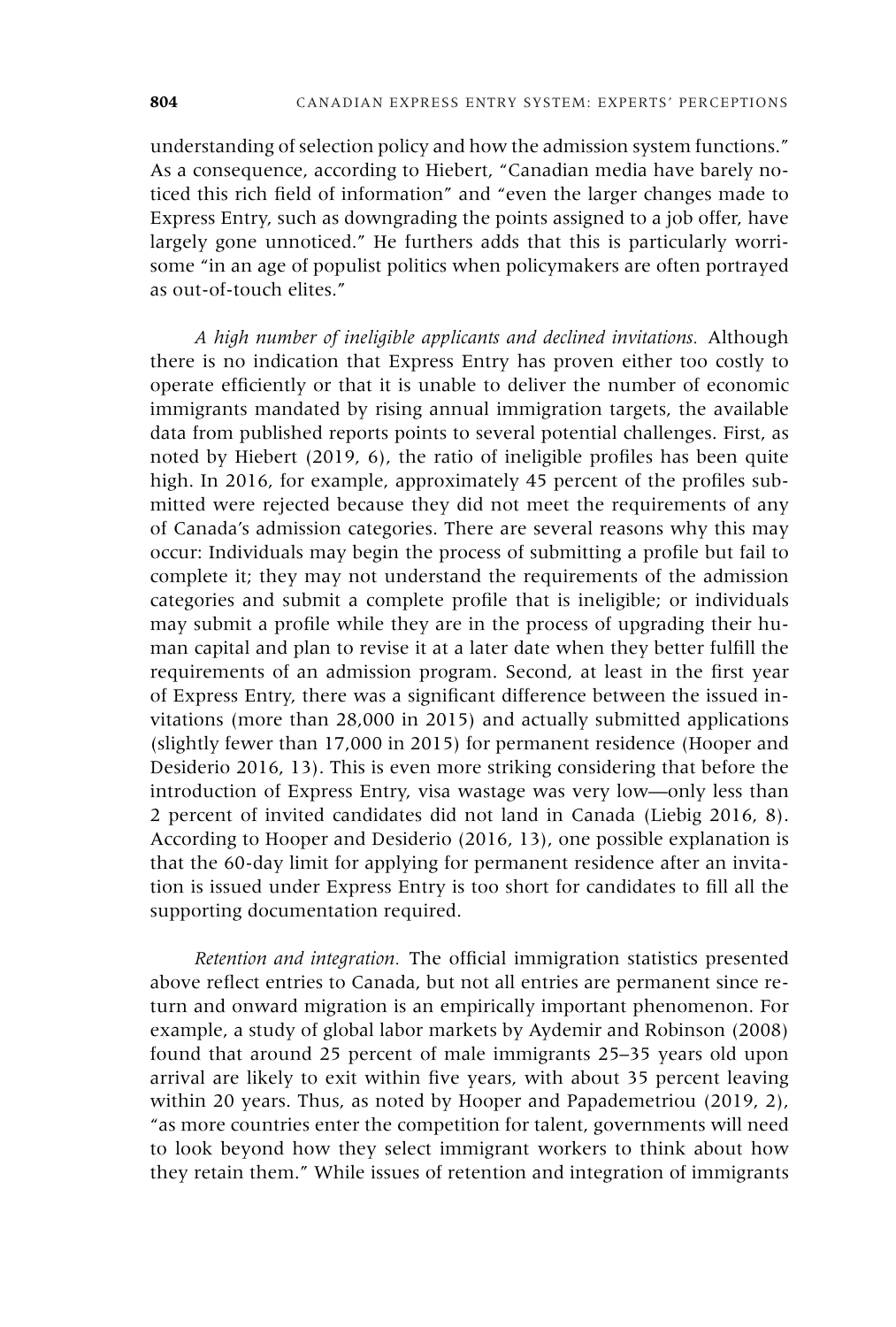go beyond Express Entry, which is designed to select immigrants, it is clear policymakers need to think carefully about what will give their country the edge when it comes to both attracting and retaining the best and brightest immigrants. In the Canadian context, as noted above, permanent residency gives all Express Entry immigrants access to the same public benefits and services as to native Canadians, except for the right to vote.

## Lessons learned

When it comes to lessons learned, it is important to note that context matters. This is not only apparent from the available literature, it was repeatedly emphasized by our respondents. Specifically, national immigration systems are shaped by each country's geography, history, governance philosophy, and social and economic context. In all these aspects, the Canadian context is unique. Canada's geography gives it greater control over its borders than is the case for many other nations. Canada has also historically relied on immigration as a demographic and nation-building tool (C03, C16). Migration is therefore considered part of the national heritage (Liebig 2016, 4), and since the 1960s, "the narrative of immigrants as nation builders has been an integral part of Canada's identity" (Hooper and Desiderio 2016, 5). As a nation built on immigration—one in five people in Canada were foreign-born in 2016, projected to rise to as high as 30 percent by 2036 (C16; also see Bélanger and Bastien 2013; Dion et al. 2015)—the population's culture differs even from that of other immigrant-receiving countries. In particular, Canadian society has a general broad-based comfort with relatively high levels of immigration (Sweetman 2017, 278). In fact, as stressed by all our Canadian respondents, the Canadian public is generally very positive, relative to other countries in the world, towards immigration: "Why is that? It is because the Canadian public sees that immigrants help Canada. Immigrants help the Canadian economy. Immigrants are good for Canada" (C03). Moreover, this discourse on the economic benefits of immigration has been utilized by all successive Canadian federal governments, which also continuously point out that immigration is a necessity from the demographic perspective, while simultaneously emphasizing that they keep firm control over immigration to Canada (C01).

Nevertheless, despite the uniqueness of the Canadian context, Canada's immigration policies can provide significant inspiration for other countries since most developed countries face similar predicaments when it comes to (1) efficiently matching candidates with job vacancies; (2) managing the very resource-intensive process of screening and hiring foreign candidates; and (3) addressing the multifaceted risk perceived by employers in recruiting such candidates given the limited information available on their skills, work experience, and qualifications (Hooper and Desiderio 2016, 2). Our research specifically points to the following six lessons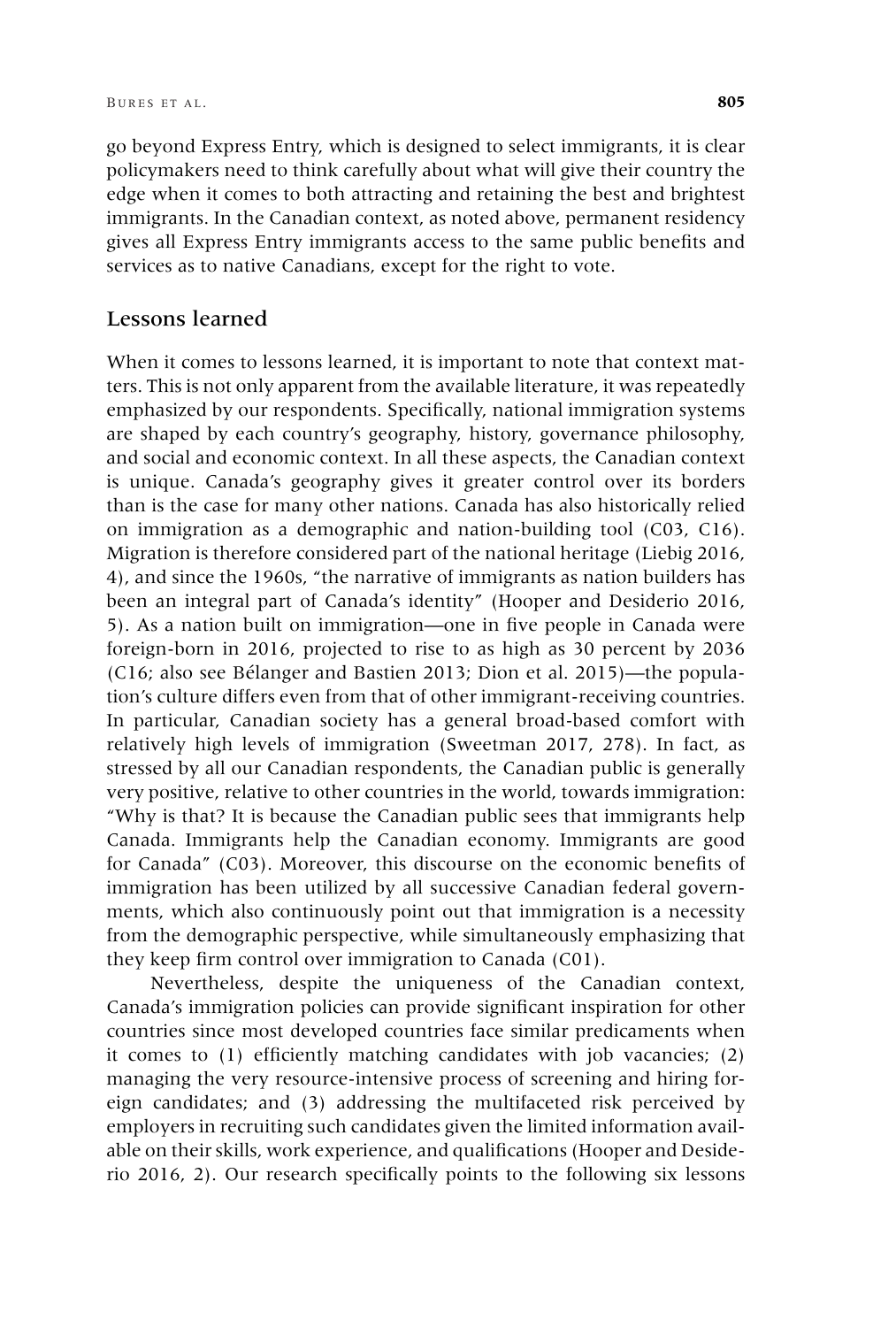from the first years of the functioning of the Canadian Express Entry system worthy of consideration by policymakers worldwide when it comes to addressing these challenges.

First, the introduction of Express Entry in January 2015 did not happen overnight and it is not set to be the end-point of the process (C03, C14). As noted by Hooper and Desiderio (2016, 24), it is a "living system" whose features might evolve, driven by Canada's commitment to the continuous fine-tuning of its migration policies. The Canadian experience indicates that this commitment, or perhaps even the very ability, to adjust the selection criteria relatively quickly stems from the concentration of most migration-related issues under a single ministry and the concentration of a lot of decision-making power within this ministry. This, however, is predicated on a general political consensus on critical aspects of the national immigration policy, which ensures its overall continuity even as the holders of key political positions within the immigration ministry change over time.

Second, Canada has an immigration ministry with a dedicated research and evaluation department tasked with the ongoing monitoring of how immigrants fare in the Canadian labor market and society and providing advice on needed policy adjustments. Furthermore, Canada has developed cuttingedge longitudinal datasets (The Longitudinal Immigration Database, IMDB; see Statistics Canada, Government of Canada 2018) and sophisticated surveys (Longitudinal Survey of Immigrants to Canada, LSIC; see Statistics Canada, Government of Canada 2007) that track immigrants' labor market integration in the long run, which highlights the importance of evidencebased policymaking in the management of immigration.

Third, Canada's experience with Express Entry highlights the benefits of full digitalization of the immigration selection system where applications are submitted and evaluated online, where the communication between all relevant stakeholders is electronic, and where social media are harnessed to enable mass communication. This enhances transparency and limits the opportunities for corruption, which is a significant problem in many countries. Moreover, related to the previous lesson, all the data collected at every stage of the selection process can be used to facilitate research and evaluation of both intermediate and longer-term outcomes of migration policy (Hiebert 2019, 5).

Fourth, Canada puts significant efforts and resources into maintaining its reputation as an attractive country for immigration. Among these are recruitment fairs in crucial origin countries and the provision of both preand postimmigration integration services. This suggests that it is important not just to process the applications effectively and transparently, but also to actively search for, and then entice, the most suitable immigrants to both migrate and integrate to Canada. At the regional level, provinces increasingly play an important role in promoting Canada as an immigration destination, designing their own campaigns to attract immigrants.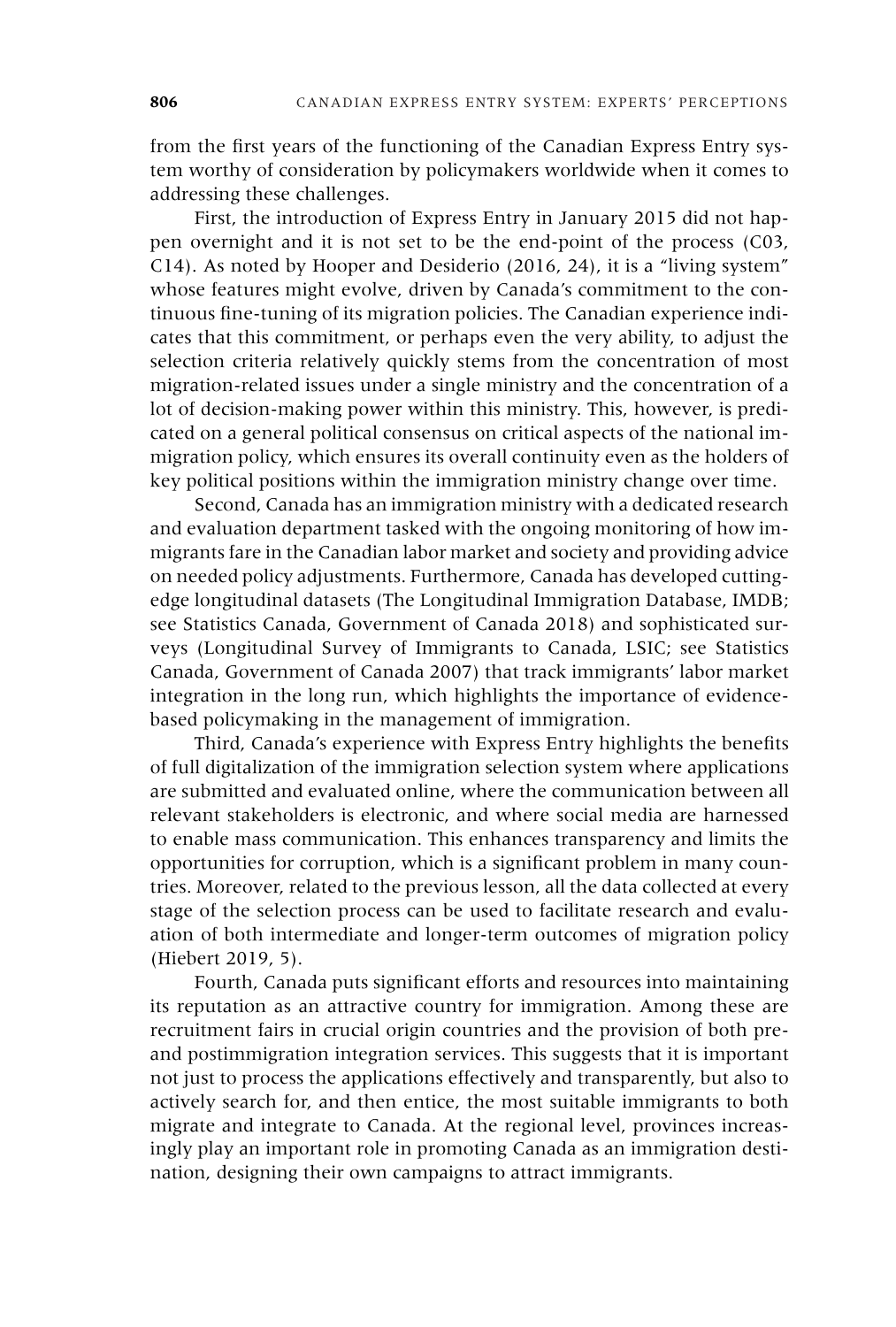Fifth, the family and refugee classes are considered essential and indispensable elements for the overall long-term functioning of the Canadian immigration policy. Similarly, although economic immigration includes a mix of temporary and permanent migration, the latter is considered crucial. Moreover, permanent economic migration not only leads to permanent residency immediately upon arrival, which gives immigrants access to all public benefits and services, but it also opens the way to Canadian citizenship after three years. Canada's experience, therefore, highlights the importance of developing a national migration policy that is both comprehensive and long-term oriented. A smooth transition from temporary to permanent immigration and family considerations are vital factors when it comes to attracting and retaining high-skilled immigrants.

Sixth, the Canadian experience speaks in favor of strengthening the role of the regional administrations in immigration policies when it comes to decisions regarding both the categories and quantities of migration matching regional needs. While the shift towards local policymaking in the area of immigrant integration has already occurred in many countries across Europe, immigration policies determining the admission of immigrants remains predominantly the national domain. But as Scholten and Penninx (2016, 97) argue, although subnational governments usually lack immigration policy competencies, they nevertheless have vested interests in shaping immigration policies to reflect their specific regional economy and demography contexts. Better calibrated regional approaches may also offer some remedies to the dispersal challenges, especially the concentration of immigrants to large cities.

#### Conclusions

Our analysis identified several pertinent strengths and weaknesses of the Canadian Express Entry system related to one (or more) of the following four areas: (1) immigration policymaking, (2) processing applications, (3) selection of immigrants, and (4) retention of immigrants. Since these areas are integral parts of immigration policies in all countries and Canada is a long-term leader in the design of points-based systems for selection of skilled immigrants, the Canadian experience with the Express Entry system also offers many lessons to immigration policymakers and experts in other countries. (For visualization of these lessons, see Figure 2.)

When it comes to immigration policymaking, the decision-making arrangements authorizing the Minister of Immigration, Refugees and Citizenship to flexibly adjust the number of immigrants admitted and the criteria for their selection make the Express Entry system reasonably responsive to various policy, as well as political, considerations. At the same time, lack of public debate and parliamentary oversight of the Express Entry system creates the risk of administrative depoliticization and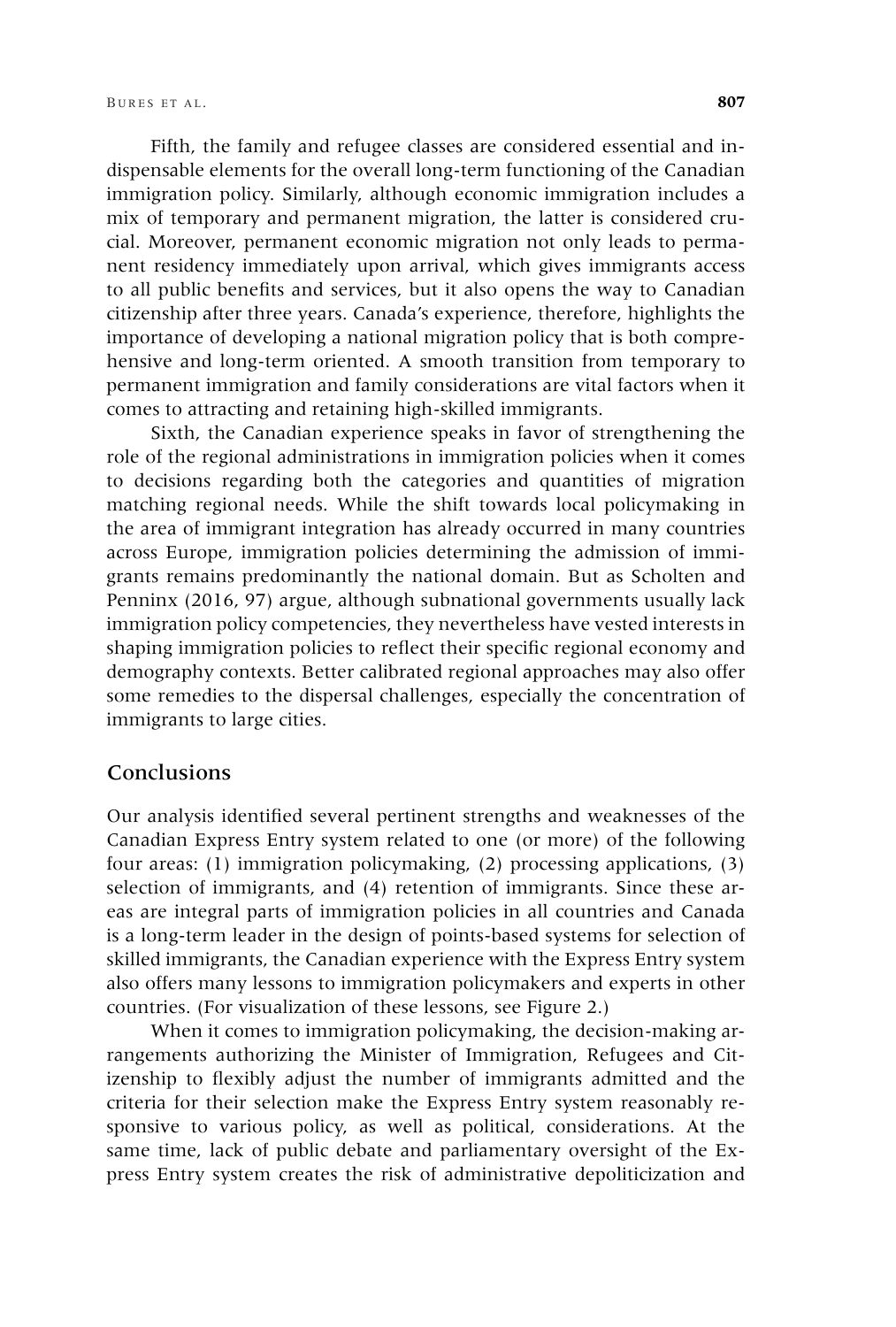#### **FIGURE 2 Strengths (Column 1) and Weaknesses (Column 2) of the Express Entry**



SOURCE: Authors.

disengagement of the public with the topic of economic immigration. It also causes tensions between the federal and the provincial governments as some of the provinces oppose the caps imposed on the provincial nominees by the federal government. Although the role of the provinces in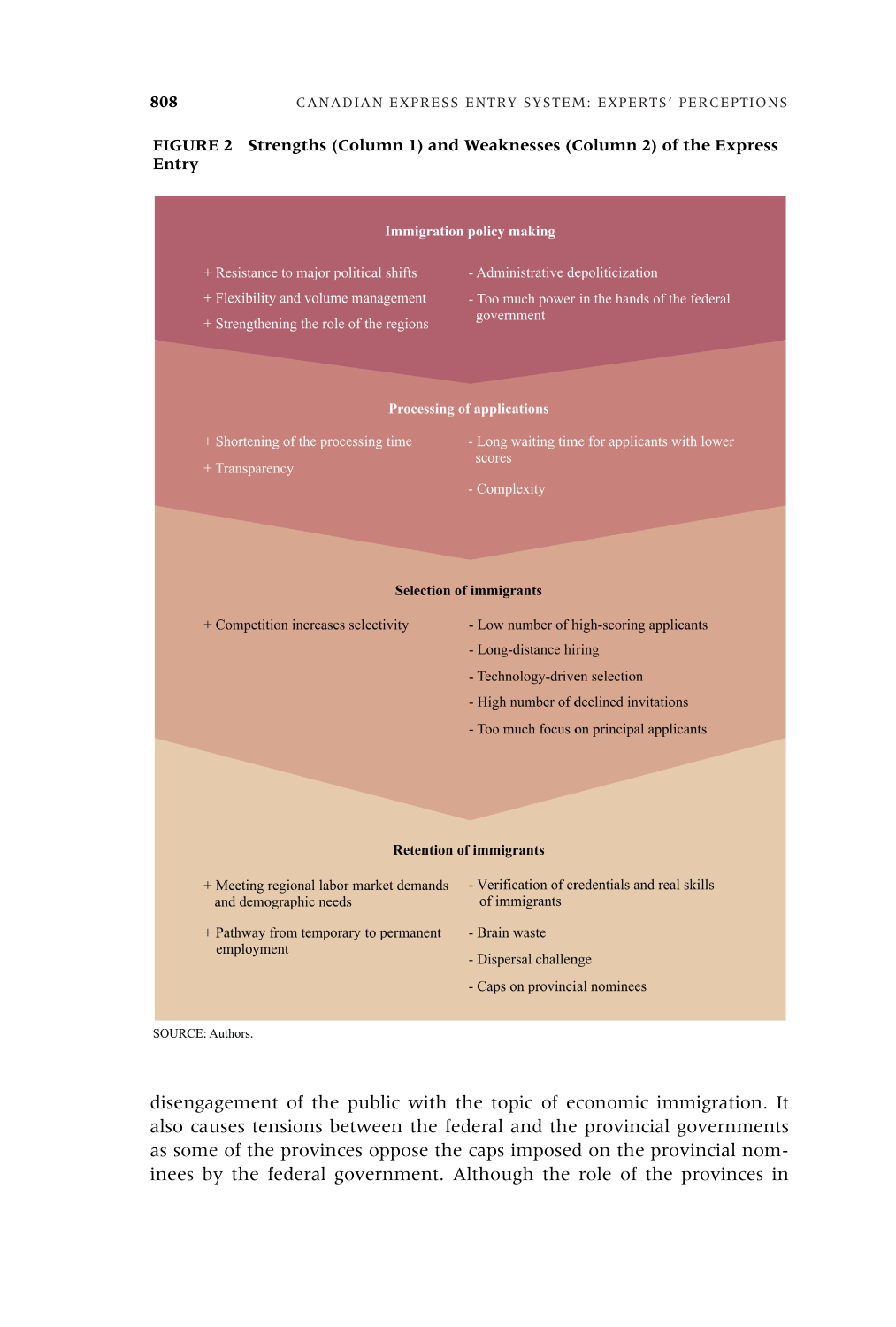immigration policymaking has strengthened in the past years, they still demand more power in determining the number of immigrants coming through Express Entry to their regions.

When it comes to the processing of applications, shortening of the processing time of submitted applications to six months or less is one of the key benefits of Express Entry. At the same time, however, the two-step selection system created an invisible and potentially never-ending waiting line for applicants with lower scores. The online application process with a clearly defined number of points awarded for scoring on selected criteria makes the Express Entry system relatively transparent for potential immigrants and, therefore, also reasonably corruption resistant. However, being part of a complex immigration system with several interrelated immigration programs, Express Entry is not easy to navigate for both employers and prospective immigrants, who often seek paid assistance with the application process to maximize their chances for success.

When it comes to the selection of immigrants, Expressed Entry increases the likelihood of admitting immigrants best suited for success on the Canadian labor market by introducing competition into the selection process and requiring credentials' assessments. At the same time, a significant proportion of the immigrants arriving in Canada through Express Entry is spouses of the principal applicants, whose skills are not assessed via the points system. Moreover, it remains difficult to attract high scoring applicants, so the points' threshold for selection had to be lowered to meet the increased annual immigration targets. The lack of high-scoring candidates is also related to employers' reluctance to hire internationally because even in a fully digitalized selection process, the assessment of the real skills of immigrants, as opposed to those filled in on the online application, remains a significant challenge.

When it comes to retention of immigrants, their targeted selection, which considers both the current labor market and longer-term demographic needs, should increase the likelihood of their successful integration on local labor markets. However, a major persisting challenge is the brain waste. Both selected immigrants and their spouses still too often face obstacles related to the certification requirements in many regulated professions and the lack of trust by Canadian employers regarding foreign work experience even when they receive the Canadian licensure in their profession. Having experience working in Canada therefore substantially increases the chances for successful labor market integration of immigrants and Express Entry provides an important pathway to permanent residence to skilled immigrants and students who have come to Canada on a temporary visa. Nevertheless, the retention of high skilled immigrants in an increasingly mobile world remains a challenge even for a country built on immigration.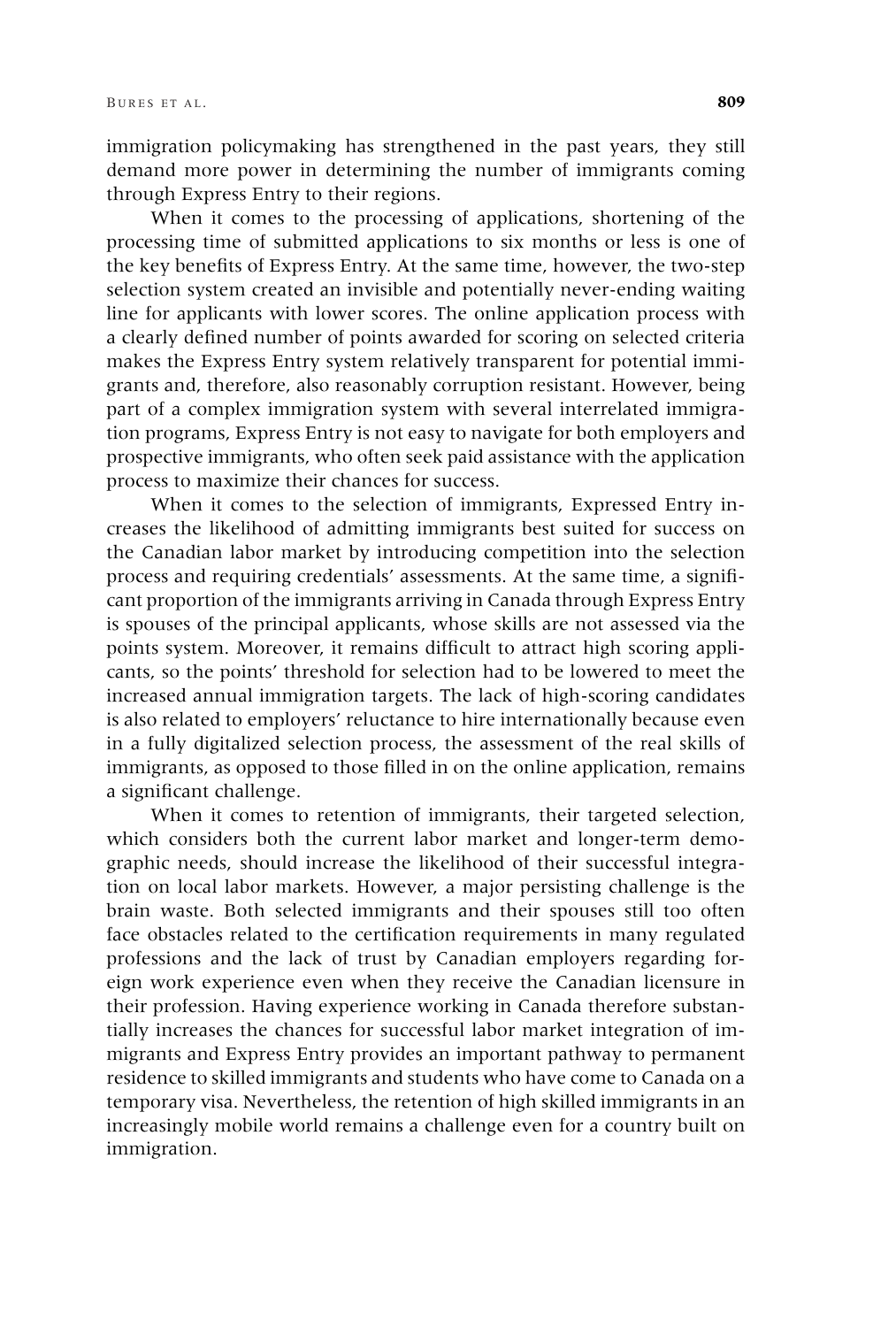#### **Notes**

This work was supported by the Technological Agency of the Czech Republic under grant no. TL01000468 Smart Migration in the Czech Republic. The authors are grateful to all respondents for their time and insights.

1 Applicants can be found inadmissible for several reasons, including security reasons, human or international rights violations, medical reasons, financial reasons, or misrepresentation (IRCC 2010).

2 Permanent residents are required to physically reside in Canada for 1,460 days in the six years immediately preceding the date of application for citizenship and 183 days during each of four calendar years within those six years. Other requirements include an English or French language test, a test of knowledge of Canada, an absence of criminal activity and appropriate tax-filing behavior (Sweetman 2017, 279).

3 Express Entry applicants must submit the results of a language test and, if they possess a foreign degree or certificate, an Educational Credential Assessment (ECA) that verifies the validity of the credential and its equivalence to a Canadian qualification. ECAs are carried out by third-party organizations designated by the Minister of Immigration, Refugees, and Citizenship (Hooper and Desiderio 2016, 10).

4 Oral selections interviews with all economic immigrants were conducted by Canadian immigration officers prior to the early 1990s, when they were abolished for costcutting reasons and to reduce the backlogs of applications.

## References

- Aydemir, Abdurrahman, and Chris Robinson. 2008. "Global Labour Markets, Return, and Onward Migration." *The Canadian Journal of Economics / Revue Canadienne d'Economique* 41(4): 1285– 1311.
- Bélanger, Alain, and Nicolas Bastien. 2013. "The Future Composition of the Canadian Labor Force: A Microsimulation Projection." *Population and Development Review* 39 (3): 509–525.
- Bogner, Alexander, Beate Littig, and Wolfgang Menz, eds. 2009. *Interviewing Experts*. ECPR Research Methods. London: Palgrave Macmillan.
- Czaika, Mathias, and Hein De Haas. 2013. "The Effectiveness of Immigration Policies." *Population and Development Review* 39(3): 487–508.
- Department of Employment and Social Development Canada. n.d. "Your Career Starts Here—Job Bank." Accessed May 24, 2019. [https://www.jobbank.gc.ca/home.](https://www.jobbank.gc.ca/home)
- Dion, Patrice, Éric Caron-Malenfant, Chantal Grondin, and Dominic Grenier. 2015. "Long-Term Contribution of Immigration to Population Renewal in Canada: A Simulation." *Population and Development Review* 41(1): 109–126.
- Ferrer, Ana M., Garnett Picot, and William Craig Riddell. 2014. "New Directions in Immigration Policy: Canada's Evolving Approach to the Selection of Economic Immigrants." *International Migration Review* 48(3): 846–867.
- Green, Alan G., and David A. Green. 1999. "The Economic Goals of Canada's Immigration Policy: Past and Present." *Canadian Public Policy/Analyse de Politiques* 25(4): 425–451.
- ———, and ———. 2004. "The Goals of Canada's Immigration Policy: A Historical. Perspective." *Canadian Journal of Urban Research* 13(1): 102–139.
- Hiebert, Daniel. 2019. "*The Canadian Express Entry System for Selecting Economic Immigrants: Progress and Persistent Challenges*." Washington, DC: Migration Policy Institute. Accessed November 24, 2019. [https://www.migrationpolicy.org/research/canadian-express-entry-system-selecting](https://www.migrationpolicy.org/research/canadian-express-entry-system-selecting-economic-immigrants)[economic-immigrants.](https://www.migrationpolicy.org/research/canadian-express-entry-system-selecting-economic-immigrants)
- Hooper, Kate, and Maria Vincenza Desiderio. 2016. "The Canadian Expression of Interest System: A Model to Manage Skilled Migration to the European Union?" Washington, D.C.: Migration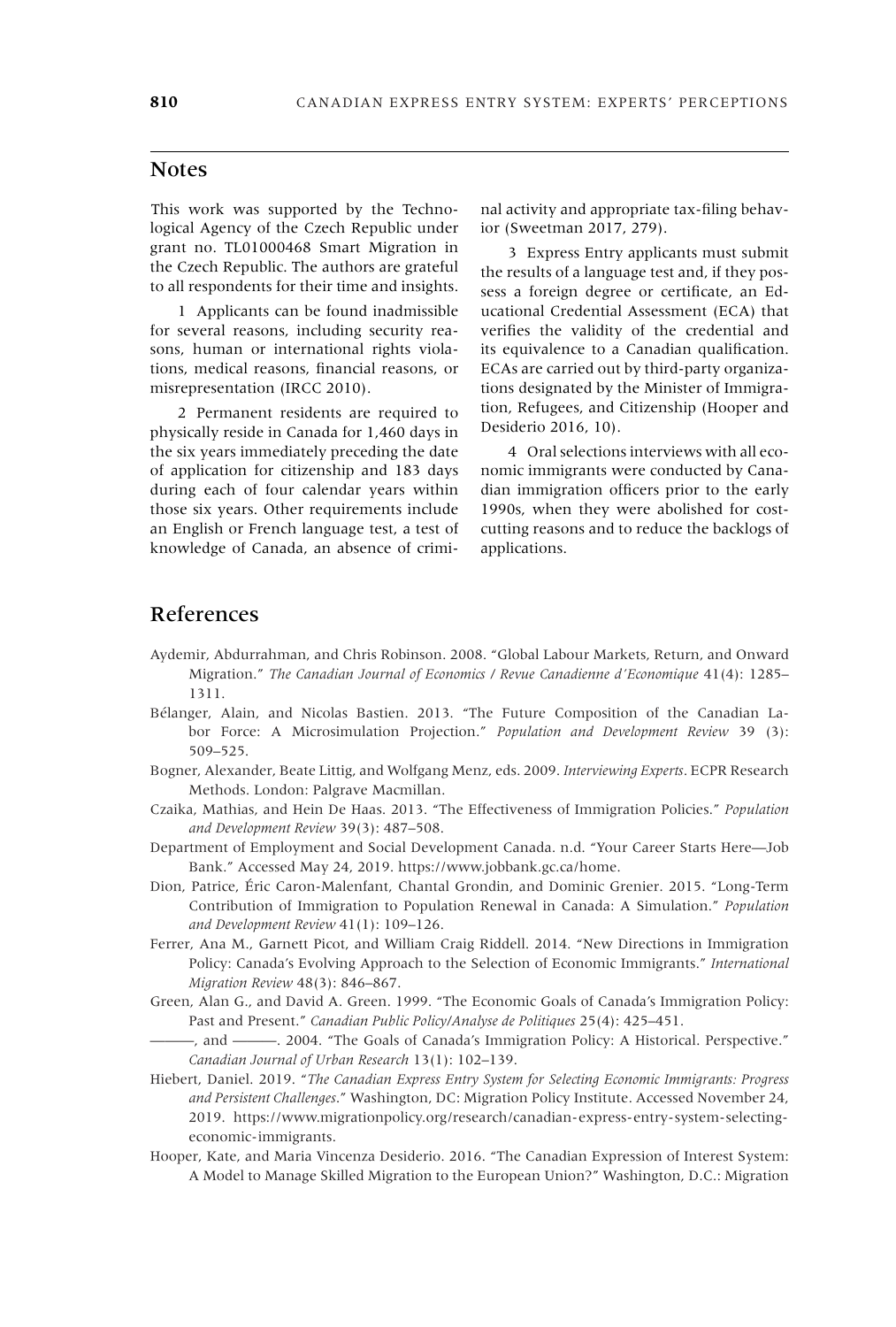Policy Institute. Accessed November 24, 2019. [https://www.migrationpolicy.org/research/](https://www.migrationpolicy.org/research/canadian-expression-interest-system-model-manage-skilled-migration-european-union) [canadian-expression-interest-system-model-manage-skilled-migration-european-union.](https://www.migrationpolicy.org/research/canadian-expression-interest-system-model-manage-skilled-migration-european-union)

- Hooper, Kate, and Demetrios G. Papademetriou. 2019. "Competing Approaches to Selecting Economic Immigrants: Points-Based vs. Demand-Driven Systems." Washington, DC: Migration Policy Institute. Accessed November 24, 2019. [https://www.migrationpolicy.org/research/](https://www.migrationpolicy.org/research/selecting-economic-immigrants-points-based-demand-driven-systems) [selecting-economic-immigrants-points-based-demand-driven-systems.](https://www.migrationpolicy.org/research/selecting-economic-immigrants-points-based-demand-driven-systems)
- Immigration, Refugees and Citizenship Canada. 2010. "Reasons You May Be Inadmissible to Canada." Service Initiation. Accessed October 31, 2019. [https://www.canada.ca/en/](https://www.canada.ca/en/immigration-refugees-citizenship/services/immigrate-canada/inadmissibility/reasons.html) [immigration-refugees-citizenship/services/immigrate-canada/inadmissibility/reasons.html.](https://www.canada.ca/en/immigration-refugees-citizenship/services/immigrate-canada/inadmissibility/reasons.html)
	- ———. 2015. "Submit an Express Entry Profile: Not Invited to Apply." Accessed October 31, 2019. [https://www.canada.ca/en/immigration-refugeescitizenship/services/immigrate](https://www.canada.ca/en/immigration-refugeescitizenship/services/immigrate-canada/express-entry/submit-profile/next-steps-not-invited.html)[canada/express-entry/submit-profile/next-steps-not-invited.html.](https://www.canada.ca/en/immigration-refugeescitizenship/services/immigrate-canada/express-entry/submit-profile/next-steps-not-invited.html)
	- ———. 2016. "Get Help before Arriving in Canada Pre-Arrival Services." Accessed October 31, 2019. [http://www.cic.gc.ca/english/newcomers/before-services.asp.](http://www.cic.gc.ca/english/newcomers/before-services.asp)
- ———. 2018a. "Documents for Express Entry." Accessed October 31, 2019. [https://www.](https://www.canada.ca/en/immigration-refugees-citizenship/services/immigrate-canada/express-entry/documents.html) [canada.ca/en/immigration-refugees-citizenship/services/immigrate-canada/express](https://www.canada.ca/en/immigration-refugees-citizenship/services/immigrate-canada/express-entry/documents.html)[entry/documents.html.](https://www.canada.ca/en/immigration-refugees-citizenship/services/immigrate-canada/express-entry/documents.html)
- ———. 2018b. "Fee List." Accessed October 31, 2019. [http://www.cic.gc.ca/english/information/](http://www.cic.gc.ca/english/information/fees/fees.asp#economic) [fees/fees.asp#economic.](http://www.cic.gc.ca/english/information/fees/fees.asp#economic)
	- ———. 2018c. "Notice—Supplementary Information 2019–2021 Immigration Levels Plan." Accessed October 31, 2019. [https://www.canada.ca/en/immigration-refugees-citizenship/](https://www.canada.ca/en/immigration-refugees-citizenship/news/notices/supplementary-immigration-levels-2019.html) [news/notices/supplementary-immigration-levels-2019.html.](https://www.canada.ca/en/immigration-refugees-citizenship/news/notices/supplementary-immigration-levels-2019.html)
	- ———. 2019a. "Express Entry Year-End Report 2018." Accessed November 24, 2019. [https://www.canada.ca/content/dam/ircc/documents/pdf/english/pub/express-entry](https://www.canada.ca/content/dam/ircc/documents/pdf/english/pub/express-entry-year-end-report-2018.pdf)[year-end-report-2018.pdf.](https://www.canada.ca/content/dam/ircc/documents/pdf/english/pub/express-entry-year-end-report-2018.pdf)
	- ———. 2019b. "Express Entry Rounds of Invitations." Accessed December 1, 2019. [https://www.canada.ca/en/immigration-refugees-citizenship/services/immigrate](https://www.canada.ca/en/immigration-refugees-citizenship/services/immigrate-canada/express-entry/submit-profile/rounds-invitations.html)[canada/express-entry/submit-profile/rounds-invitations.html.](https://www.canada.ca/en/immigration-refugees-citizenship/services/immigrate-canada/express-entry/submit-profile/rounds-invitations.html)
- Joshi-Koop, Jonathan Assistant Director, Express Entry, Strategic Policy Planning, Immigration, Refugees and Citizenship Canada. 2019. "Introduction to Express Entry." PowerPoint Presentation, on file with authors.
- Kapur, Devesh, and John McHale. 2005. "Give Us Your Best and Brightest: The Global Hunt for Talent and Its Impact on the Developing World." Washington, DC: Center for Global Development. Accessed November 24, 2019. [https://www.cgdev.org/publication/9781933286037](https://www.cgdev.org/publication/9781933286037-give-us-your-best-and-brightest-global-hunt-talent-and-its-impact-developing-world) [give-us-your-best-and-brightest-global-hunt-talent-and-its-impact-developing-world.](https://www.cgdev.org/publication/9781933286037-give-us-your-best-and-brightest-global-hunt-talent-and-its-impact-developing-world)
- Kelley, Ninette, and Michael J. Trebilcock. 2010. *The Making of the Mosaic: A History of Canadian Immigration Policy*. Toronto: University of Toronto Press.
- Liebig, Thomas. 2016. "Recruiting for Success: Challenges for Canada's Labour Migration System." OECD - International Migration Division. Accessed November 24, 2019. [http://www.oecd.](http://www.oecd.org/migration/mig/recruiting-for-success-Canada.pdf) [org/migration/mig/recruiting-for-success-Canada.pdf.](http://www.oecd.org/migration/mig/recruiting-for-success-Canada.pdf)

Meyer, Mary A., and Jane M. Booker. 1987. *Eliciting and Analyzing Expert Judgment*. Philadelphia, PA: Society for Industrial and Applied Mathematics.

- Prokopenko, Elena, and Feng Hou. 2018. "How Temporary Were Canada's Temporary Foreign Workers?" *Population and Development Review* 44(2): 257–280.
- Scholten, Peter, and Rinus Penninx. 2016. "The Multilevel Governance of Migration and Integration." In *Integration Processes and Policies in Europe: Contexts, Levels and Actors*, edited by Blanca Garcés-Mascareñas and Rinus Penninx, 91–108. Cham: Springer International Publishing.
- Statistics Canada, Government of Canada. 2007. "Longitudinal Survey of Immigrants to Canada (LSIC)." Accessed November 24, 2019. [http://www23.statcan.gc.ca/imdb/p2SV.pl?Function=](http://www23.statcan.gc.ca/imdb/p2SV.pl?Function=getSurvey&Id=30691) [getSurvey&Id=30691.](http://www23.statcan.gc.ca/imdb/p2SV.pl?Function=getSurvey&Id=30691)
- ———. 2018. "Longitudinal Immigration Database (IMDB)." Accessed December 3, 2018. [http:](http://www23.statcan.gc.ca/imdb/p2SV.pl?Function=getSurvey&SDDS=5057) [//www23.statcan.gc.ca/imdb/p2SV.pl?Function=getSurvey&SDDS=5057.](http://www23.statcan.gc.ca/imdb/p2SV.pl?Function=getSurvey&SDDS=5057)
- Sweetman, Arthur. 2017. "Canada's Immigration System: Lessons for Europe?" *Intereconomics— Review of European Economic Policy* 2017 (5): 277–284.